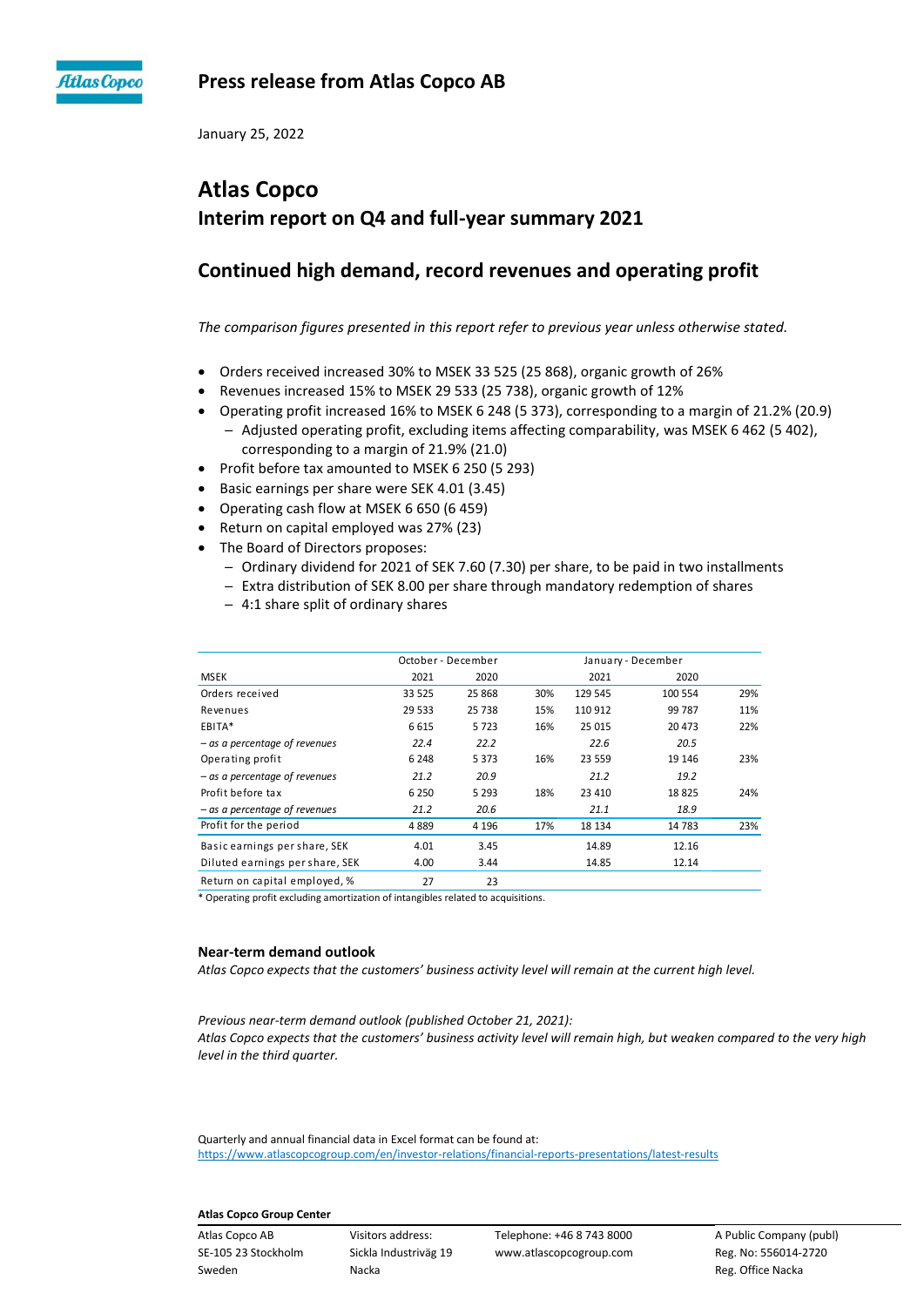#### **Summary of full-year 2021**

#### **Orders and revenues**

Orders received in 2021 increased 29% to record MSEK 129 545 (100 554), corresponding to an organic growth of 33%. Revenues also reached a record and increased 11% to MSEK 110 912 (99 787), corresponding to a 14% organic increase.

#### **Sales bridge**

| January - December |          |  |  |
|--------------------|----------|--|--|
| Orders             |          |  |  |
| received           | Revenues |  |  |
| 100 554            | 99 787   |  |  |
| $+2$               | $+2$     |  |  |
| -6                 | -5       |  |  |
| $+33$              | $+14$    |  |  |
| $+29$              | $+11$    |  |  |
| 129 545            | 110 912  |  |  |
|                    |          |  |  |

\*Volume, price and mix.

#### **Orders, revenues and operating profit margin**



#### **Results and cash flow**

Operating profit increased 23% to record MSEK 23 559 (19 146), corresponding to a margin of 21.2% (19.2). Items affecting comparability includes a change in provision for share-related long-term incentive programs, reported in Common Group Items of MSEK -687 (-312). Previous year also included other items affecting comparability of MSEK -540. Adjusted operating profit increased 21% to MSEK

24 246 (19 998) corresponding to a margin of 21.9% (20.0). The higher operating margin was mainly explained by increased revenue volumes. Profit before tax amounted to MSEK 23 410 (18 825), corresponding to a margin of 21.1% (18.9). Income tax expense amounted to MSEK 5 276 (4 042), corresponding to an effective tax rate of 22.5 (21.5%).

Profit for the period was MSEK 18 134 (14 783). Basic and diluted earnings per share were SEK 14.89 (12.16) and SEK 14.85 (12.14), respectively.

Operating cash flow (important internal KPI, but not an IFRS measurement, and hence reconciled on page 14) before acquisitions, divestments and dividends reached MSEK 19 378 (18 910).

#### **Capital distribution and proposed share split**

The Board of Directors proposes to the Annual General Meeting an ordinary dividend of SEK 7.60 (7.30) per share for the 2021 fiscal year. In order to facilitate a more efficient cash management, the ordinary annual dividend is proposed to be paid in two installments, the first with record date April 28, 2022, and the second with record date October 21, 2022. The first installment amount will be SEK 3.80 per share. The second installment amount will be SEK 3.80 per share (or SEK 0.95 per share if the proposed 4:1 split is decided by the Annual General Meeting).

 The Board also proposes to the Annual General Meeting a share redemption procedure, whereby every share is split into one (1) ordinary share and one (1) redemption share. The redemption share is automatically redeemed at SEK 8.00 per share. Combined with the proposed ordinary dividend shareholders will receive SEK 15.60 per share which corresponds to a total capital distribution of MSEK 19 004 to shareholders. This excludes shares currently held by the company. If the Annual General Meeting 2022 decides in accordance with the Board's proposal the payment of the redemption share would be made around June 13, 2022.

Finally the Board proposes to the Annual General Meeting a 4:1 split of the ordinary share (A and B shares).

#### **Personnel stock option program**

The Board of Directors will propose to the Annual General Meeting a similar performance-based long-term incentive program as in the previous years, increasing the number of possible candidates in the program from 335 to 500. For Group Management, participation in the plan will require own investment in Atlas Copco shares. It is proposed that the plan is covered as before through the repurchase of the company's own shares. The details of the proposal will be communicated in connection with the Notice of the Annual General Meeting.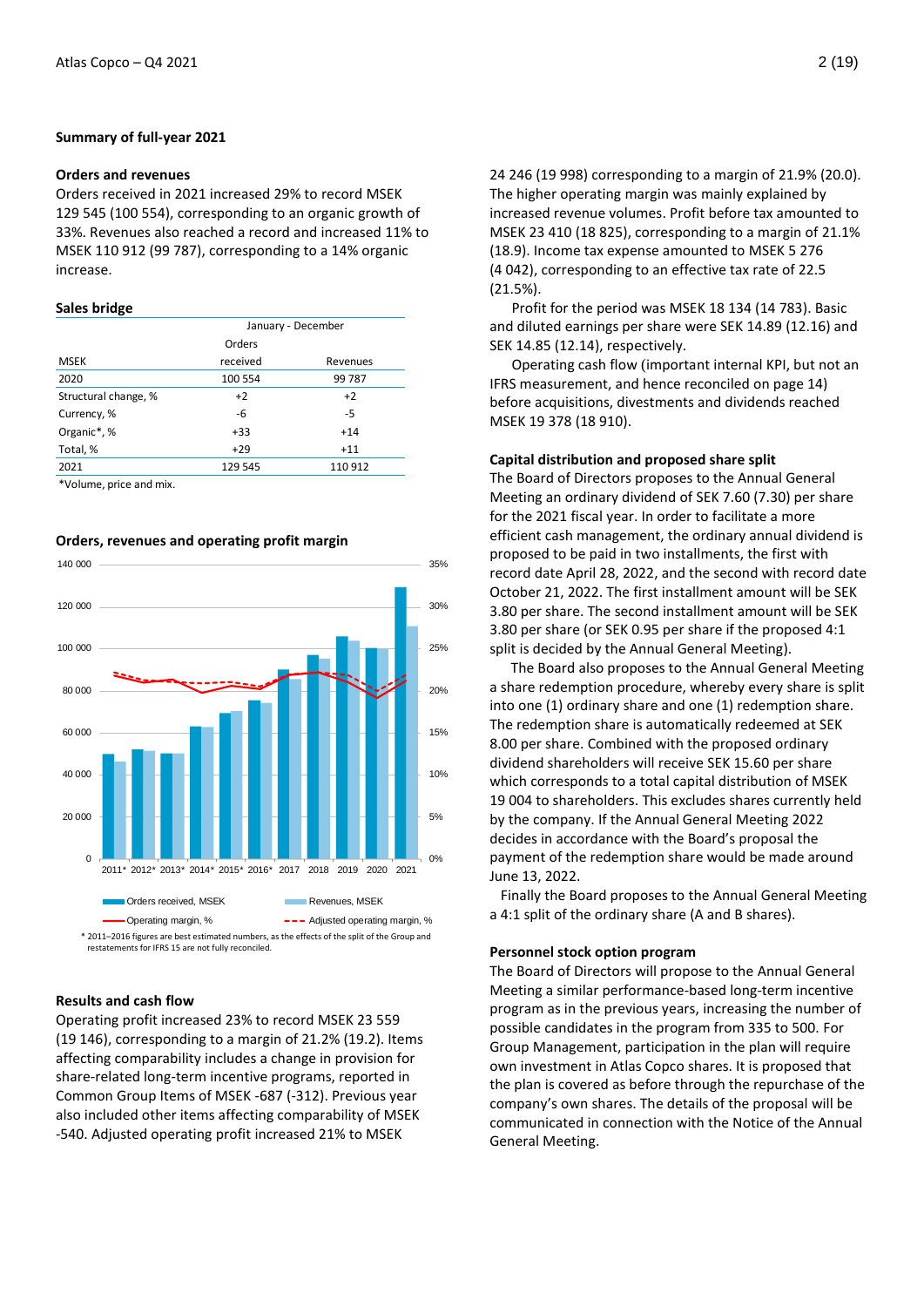#### **Review of the fourth quarter**

#### **Market development**

The overall order intake for Atlas Copco's products and services increased significantly compared to the previous year. The order intake for all compressor types, vacuum pumps, and power equipment grew strongly. Solid order growth was also achieved for industrial assembly solutions, machine vision solutions, and the Group's service businesses.

Sequentially, and compared to the previous quarter, the customers' activity level remained high. However, order volumes for industrial compressors, vacuum equipment, and industrial assembly solutions decreased, while order volumes for power equipment and the service business grew.

Year-on-year, solid order growth was achieved in all major regions and in all business areas.

#### **Geographic distribution of orders received**

|                         |                    | Atlas Copco Group       |
|-------------------------|--------------------|-------------------------|
| October - December 2021 | Orders Received, % | Change <sup>*</sup> , % |
| North America           | 24                 | $+36$                   |
| South America           | 3                  | $+8$                    |
| Europe                  | 30                 | $+28$                   |
| Africa/Middle East      | 4                  | $-15$                   |
| Asia/Oceania            | 39                 | $+32$                   |
| Atlas Copco Group       | 100                | $+28$                   |

\*Change in orders received compared to the previous year in local currency.

#### **Sales bridge**

|                       | October - December |          |  |  |  |
|-----------------------|--------------------|----------|--|--|--|
|                       | Orders             |          |  |  |  |
| <b>MSEK</b>           | received           | Revenues |  |  |  |
| 2020                  | 25 868             | 25 738   |  |  |  |
| Structural change, %  | $+2$               | $+2$     |  |  |  |
| Currency, %           | $+2$               | $+1$     |  |  |  |
| Organic*,%            | $+26$              | $+12$    |  |  |  |
| Total, %              | $+30$              | $+15$    |  |  |  |
| 2021                  | 33 5 25            | 29 533   |  |  |  |
| *Volume price and mix |                    |          |  |  |  |

Volume, price and mix

## **Orders, revenues and operating profit margin**



#### **Geographic distribution of orders received and revenues**

| - -                     |          |                         |          |                     |          |                         |          |                    |          |                |
|-------------------------|----------|-------------------------|----------|---------------------|----------|-------------------------|----------|--------------------|----------|----------------|
| October - December 2021 |          | Compressor Technique, % |          | Vacuum Technique, % |          | Industrial Technique, % |          | Power Technique, % |          | Atlas Copco, % |
|                         | Orders   | Revenues                | Orders   | Revenues            | Orders   | Revenues                | Orders   | Revenues           | Orders   | Revenues       |
|                         | received |                         | received |                     | received |                         | received |                    | received |                |
| North America           | 23       | 22                      | 20       | 21                  | 30       | 32                      | 31       | 28                 | 24       | 24             |
| South America           |          |                         | 0        | 0                   |          |                         |          | 8                  |          | 4              |
| Europe                  | 37       | 33                      | 14       | 14                  | 38       | 33                      | 40       | 36                 | 30       | 28             |
| Africa/Middle East      | 6        | 6                       |          |                     |          |                         |          | 8                  | 4        | 4              |
| Asia/Oceania            | 29       | 34                      | 65       | 64                  | 28       | 30                      | 15       | 20                 | 39       | 40             |
|                         | 100      | 100                     | 100      | 100                 | 100      | 100                     | 100      | 100                | 100      | 100            |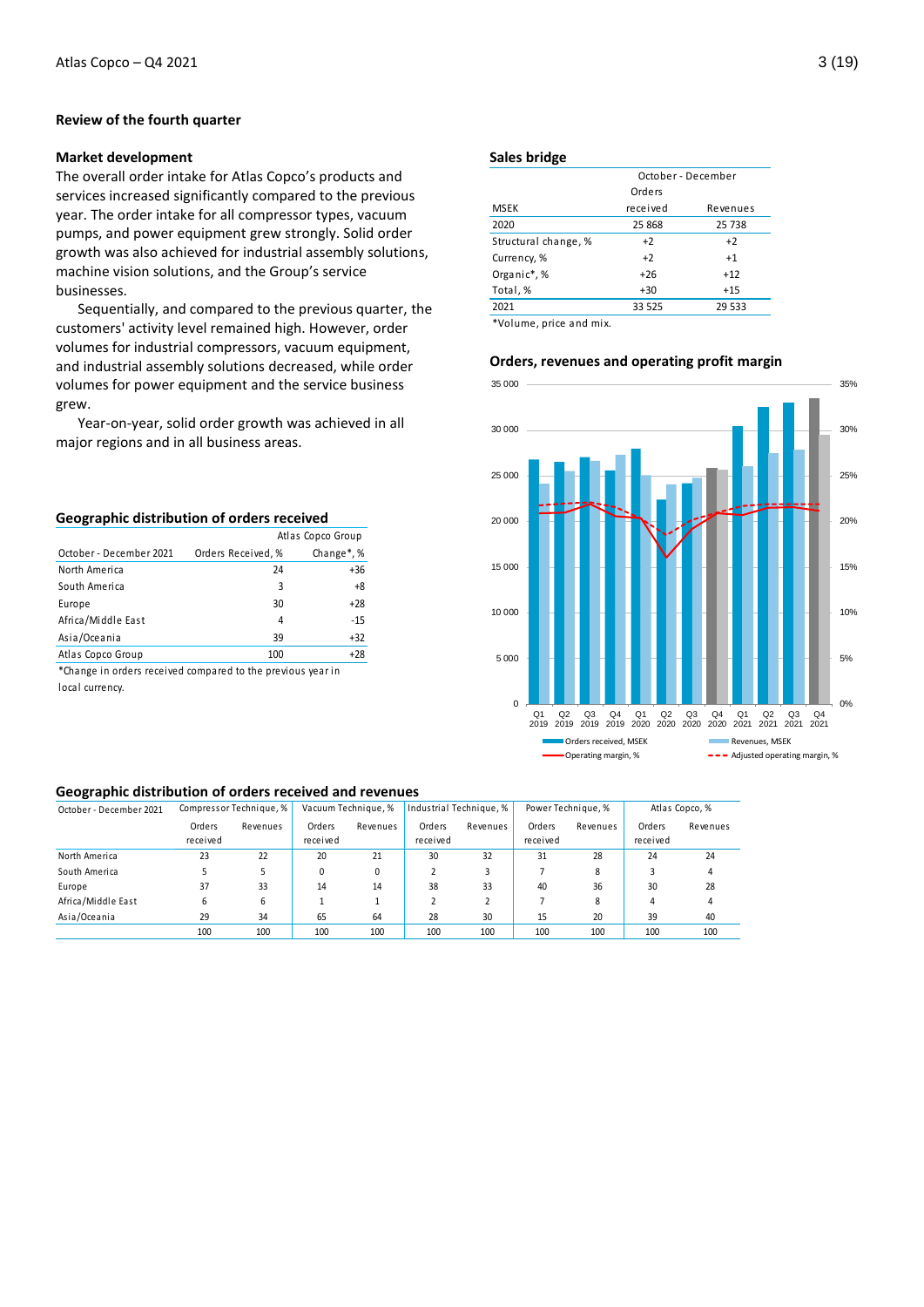#### **Revenues, profits and returns**

Revenues reached record MSEK 29 533 (25 738), corresponding to an organic growth of 12%. Currency had a positive effect of 1%, and acquisitions added 2%.

The operating profit increased 16% to 6 248 (5 373) and includes a change in provision for share-related long-term incentive programs, reported in Common Group Items of MSEK -214 (-29).

Adjusted operating profit increased 20% to MSEK 6 462 (5 402), corresponding to a margin of 21.9% (21.0). Increased revenue volumes and currency were the main explanations for the higher operating margin. Acquisitions had a small negative effect on the margin (see revenue and operating profit bridge below).

Net financial items were MSEK +2 (-80) whereof interest net at MSEK -57 (-43). Other financial items, including financial exchange differences were MSEK +59 (-37). Profit before tax amounted to MSEK 6 250 (5 293), corresponding to a margin of 21.2% (20.6). Corporate income tax amounted to MSEK -1 361 (-1 097), corresponding to an effective tax rate of 21.8% (20.7).

Profit for the period was MSEK 4 889 (4 196). Basic and diluted earnings per share were SEK 4.01 (3.45) and SEK 4.00 (3.44), respectively.

The return on capital employed during the last 12 months was 27% (23). Return on equity was 30% (27). The Group uses a weighted average cost of capital (WACC) of 8.0% as an investment and overall performance benchmark.

#### **Operating cash flow and investments**

Operating cash surplus increased to MSEK 7 626 (6 858). Net financial items and taxes paid amounted to MSEK 123 (-450). Change in working capital was positive by MSEK 524 (positive 1 182). The positive impact of increased liabilities was partly offset by increased inventories, which was the main explanation for the relatively smaller working capital improvement. Net investments in rental equipment were MSEK -119 (-89) and net investments in property, plant and equipment were MSEK -628 (-373).

Operating cash flow (important internal KPI, but not an IFRS measurement, and hence defined on page 14) reached MSEK 6 650 (6 459).

#### **Net indebtedness**

The Group's net indebtedness amounted to MSEK 8 151 (16 421), of which MSEK 3 114 (3 488) was attributable to post-employment benefits. The Group's interest-bearing liabilities have an average maturity of 4.1 years. The net debt/EBITDA ratio 0.3 (0.7) and the net debt/equity ratio was 12% (31).

#### **Acquisition and divestment of own shares**

During the quarter, 507 277 series A shares, net, were acquired for a net value of MSEK 303. These transactions are in accordance with mandates granted by the Annual General Meeting and relate to the Group's long-term incentive programs. See page 18.

#### **Employees**

On December 31, 2021, the number of employees was 42 862 (40 160). The number of consultants/external workforce was 3 762 (2 907). For comparable units, the total workforce increased by 3 249 from December 31, 2020.

### **Revenues and operating profit – bridge**

|                                                                                                                                |          | Volume, price, |          |              | Items affecting | Share-based     |         |
|--------------------------------------------------------------------------------------------------------------------------------|----------|----------------|----------|--------------|-----------------|-----------------|---------|
| <b>MSEK</b>                                                                                                                    | Q4 2021  | mix and other  | Currency | Acquisitions | comparability   | $LTI* programs$ | Q4 2020 |
| <b>Atlas Copco Group</b>                                                                                                       |          |                |          |              |                 |                 |         |
| Revenues                                                                                                                       | 29 5 3 3 | 2995           | 340      | 460          | ۰               | $\overline{a}$  | 25 7 38 |
| Operating profit                                                                                                               | 6 2 4 8  | 620            | 435      | 5            | 0               | $-185$          | 5 3 7 3 |
|                                                                                                                                | 21.2%    |                |          |              |                 |                 | 20.9%   |
| $\mathbf{r}$ , and $\mathbf{r}$ , and $\mathbf{r}$ , and $\mathbf{r}$ , and $\mathbf{r}$ , and $\mathbf{r}$ , and $\mathbf{r}$ |          |                |          |              |                 |                 |         |

\*LTI= Long term incentive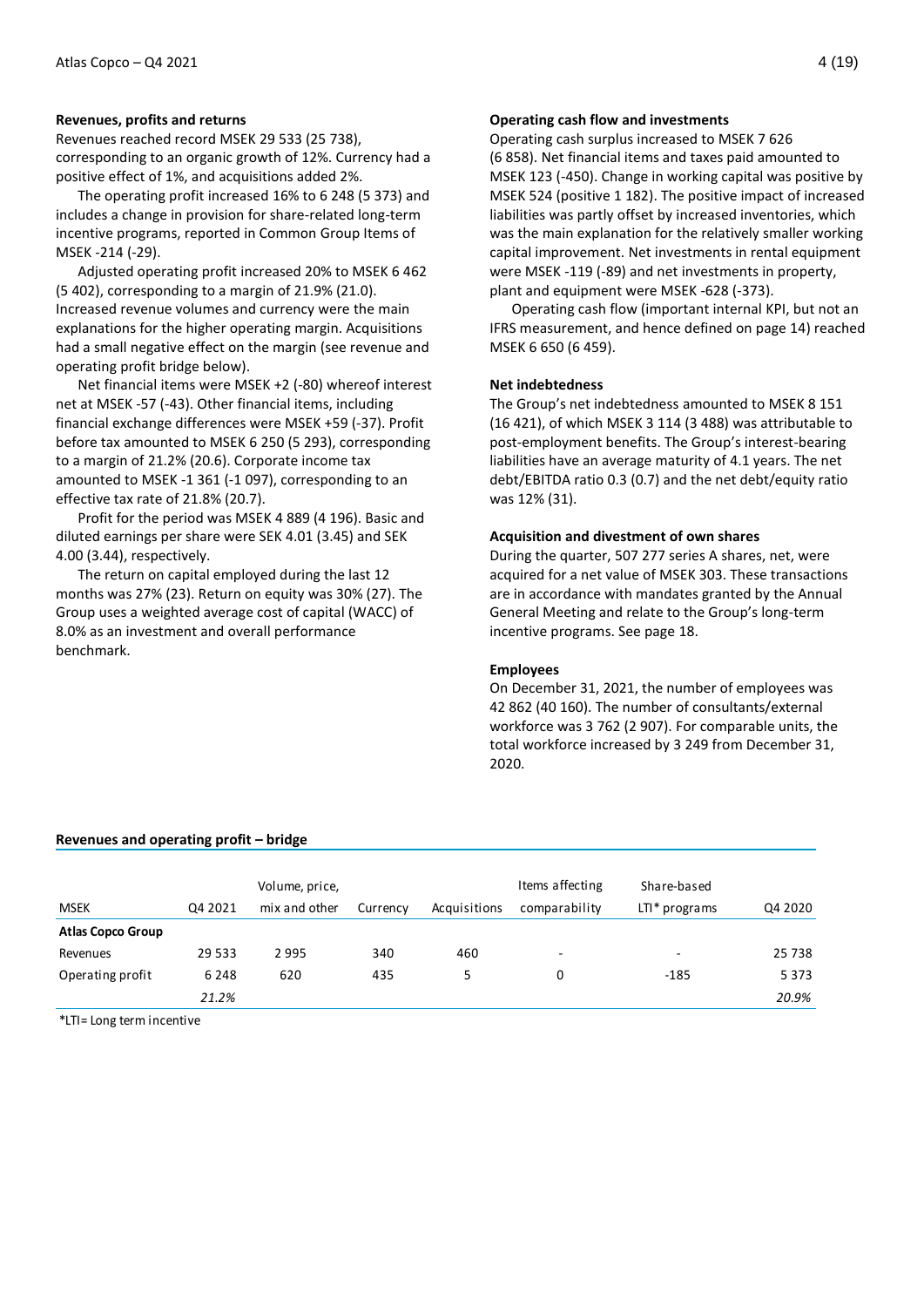#### **Compressor Technique**

|                                 | October - December |         |     |        | January - December |     |
|---------------------------------|--------------------|---------|-----|--------|--------------------|-----|
| <b>MSEK</b>                     | 2021               | 2020    |     | 2021   | 2020               |     |
| Orders received                 | 13834              | 11867   | 17% | 55 012 | 47 401             | 16% |
| Revenues                        | 13 13 1            | 12 4 46 | 6%  | 49 657 | 47 329             | 5%  |
| EBITA*                          | 3 2 3 3            | 3034    | 7%  | 12 205 | 10 9 52            | 11% |
| $-$ as a percentage of revenues | 24.6               | 24.4    |     | 24.6   | 23.1               |     |
| Operating profit                | 3 1 4 1            | 2965    | 6%  | 11874  | 10 658             | 11% |
| - as a percentage of revenues   | 23.9               | 23.8    |     | 23.9   | 22.5               |     |
| Return on capital employed, %   | 93                 | 79      |     |        |                    |     |

\* Operating profit excluding amortization of intangibles related to acquisitions.

**Continued strong demand and record revenues**

- **Strong growth for all compressor types, and continued growth for service**
- **Steady margin at 23.9%**

#### **Sales bridge**

|                      | October - December |          |  |  |  |
|----------------------|--------------------|----------|--|--|--|
|                      | Orders             |          |  |  |  |
| <b>MSEK</b>          | received           | Revenues |  |  |  |
| 2020                 | 11867              | 12 4 46  |  |  |  |
| Structural change, % | $+2$               | $+2$     |  |  |  |
| Currency, %          | $+1$               | $+1$     |  |  |  |
| Organic*,%           | $+14$              | $+3$     |  |  |  |
| Total, %             | $+17$              | $+6$     |  |  |  |
| 2021                 | 13834              | 13 1 31  |  |  |  |

\*Volume, price and mix.

#### **Industrial compressors**

The order intake for industrial compressors increased significantly compared to the previous year, with a similar pace for large and smaller-sized compressors. The strong year-on-year growth was generated by improved demand in all major geographical regions.

Sequentially, and compared to the previous quarter, order volumes decreased somewhat, primarily due to lower demand in Asia.

#### **Gas and process compressors**

Order volumes for gas and process compressors increased considerably compared to the previous year but were basically unchanged sequentially.

Geographically, and compared to the previous year, the order intake increased in most regions.

#### **Compressor service**

The demand for service remained high, and the order intake increased in all regions.

#### **Innovation**

A new range of oil-injected screw compressors, the GA 22- 37 VSD<sup>S</sup>, was introduced. The new GA 22-37 VSD<sup>S</sup> range is even more energy-efficient than the previous VSD+ models and provides energy savings by up to 60% compared to fixed speed compressors.

#### **Acquisitions**

In the quarter, the business area acquired S.T.E.R.I. srl, an Italian compressor distributor and service provider with 19 employees.

#### **Revenues and profitability**

Revenues reached record MSEK 13 131 (12 446), corresponding to an organic increase of 3%.

The operating profit reached MSEK 3 141 (2 965), corresponding to a margin of 23.9% (23.8). Currency and increased organic revenue volumes supported the margin, while increased costs related to supply chain constraints, investments in marketing and digitalization, and acquisitions affected the margin negatively. Return on capital employed (last 12 months) increased to 93% (79).



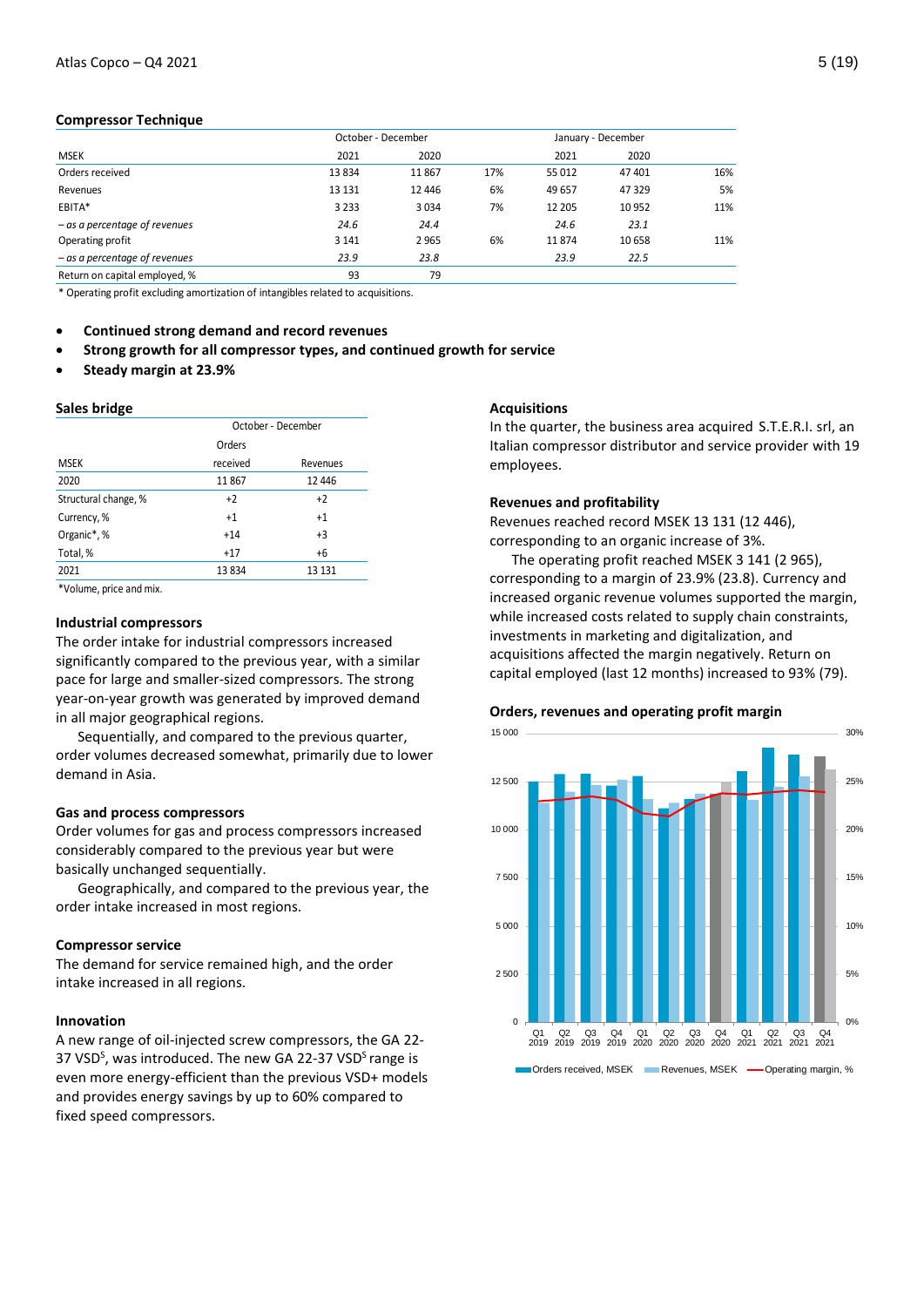#### **Vacuum Technique**

|                                 | October - December |      |     | January - December |         |     |
|---------------------------------|--------------------|------|-----|--------------------|---------|-----|
| <b>MSEK</b>                     | 2021               | 2020 |     | 2021               | 2020    |     |
| Orders received                 | 10811              | 7008 | 54% | 39 5 29            | 25 5 83 | 55% |
| Revenues                        | 7942               | 6063 | 31% | 29 219             | 24 685  | 18% |
| EBITA*                          | 1964               | 1515 | 30% | 7569               | 6036    | 25% |
| $-$ as a percentage of revenues | 24.7               | 25.0 |     | 25.9               | 24.5    |     |
| Operating profit                | 1834               | 1390 | 32% | 7066               | 5 5 1 9 | 28% |
| $-$ as a percentage of revenues | 23.1               | 22.9 |     | 24.2               | 22.4    |     |
| Return on capital employed, %   | 25                 | 19   |     |                    |         |     |

\* Operating profit excluding amortization of intangibles related to acquisitions.

- **Continued high demand and record revenues**
- **Significant order growth for equipment and solid growth for service**
- **Operating profit margin at 23.1%**

#### **Sales bridge**

|                      | October - December |          |  |  |  |
|----------------------|--------------------|----------|--|--|--|
|                      | Orders             |          |  |  |  |
| <b>MSEK</b>          | received           | Revenues |  |  |  |
| 2020                 | 7008               | 6063     |  |  |  |
| Structural change, % | $+0$               | $+0$     |  |  |  |
| Currency, %          | $+3$               | $+2$     |  |  |  |
| Organic*, %          | $+51$              | $+29$    |  |  |  |
| Total, %             | $+54$              | $+31$    |  |  |  |
| 2021                 | 10811              | 7942     |  |  |  |

\*Volume, price and mix.

#### **Semiconductor and flat panel display equipment**

The demand from the semiconductor and flat panel display industry remained high. Order volumes increased significantly compared to the previous year, supported by customers' investments in new technology and increased production capacity. Sequentially, however, the order intake did not reach the previous quarter's very high level.

Geographically, and compared to the previous year, growth was achieved in all major regions.

#### **Industrial and scientific vacuum equipment**

Order volumes for industrial and scientific vacuum equipment increased considerably compared to the previous year, supported by increased demand from a broad range of customer segments. The order intake also increased compared to the previous quarter.

Year-on-year, order volumes increased in all regions.

#### **Vacuum service**

The service business continued to grow in all regions, with increased order intake from both the semiconductor industry and industrial customers.

## **Innovation**

The business area introduced a new dry vacuum pump in the quarter, the iXH6550HTX. The new product targets customers in the flat panel display industry and offers increased throughput resulting in energy savings of about 30% compared to alternative solutions.

#### **Acquisitions**

The business area completed two acquisitions in the quarter:

Eugen Theis GmbH, a German distributor of vacuum equipment and service solutions with 4 employees.

Provac Limited, an Irish Vacuum Distributor and Service Provider with 11 employees.

#### **Revenues and profitability**

Revenues reached a 4th consecutive record level of MSEK 7 942 (6 063), corresponding to an organic increase of 29%.

The operating profit reached record MSEK 1 834 (1 390), corresponding to a margin of 23.1% (22.9). The margin was supported by higher revenue volumes and currency, but negatively affected by increased costs related to supply chain constraints and consequential inefficiencies in factories.

Return on capital employed (last 12 months) was 25% (19).



#### **Orders, revenues and operating profit margin**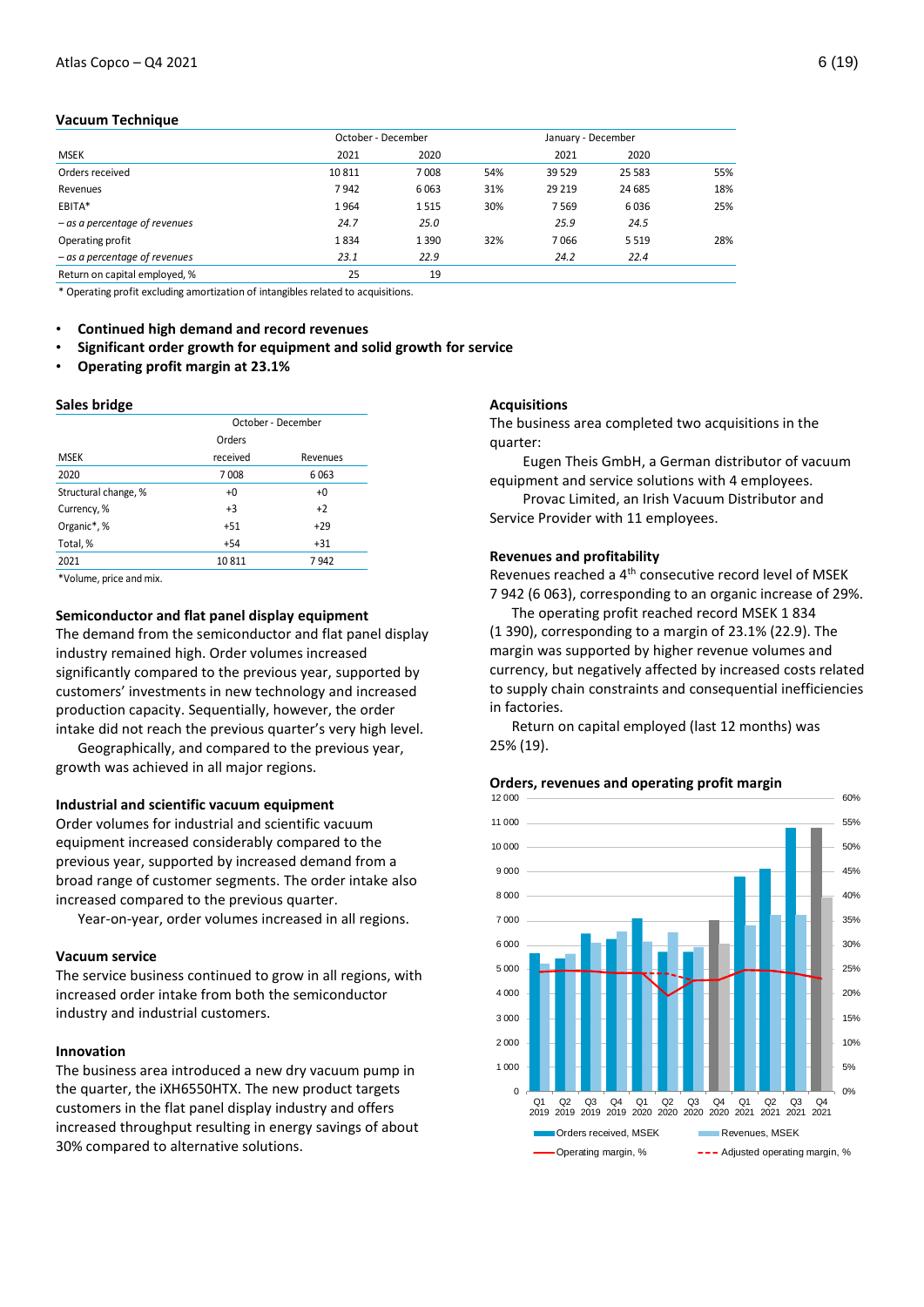#### **Industrial Technique**

|                                 | October - December |         |     | January - December |         |     |
|---------------------------------|--------------------|---------|-----|--------------------|---------|-----|
| <b>MSEK</b>                     | 2021               | 2020    |     | 2021               | 2020    |     |
| Orders received                 | 4 8 0 1            | 4 1 8 6 | 15% | 20 545             | 16 254  | 26% |
| Revenues                        | 5 1 9 8            | 4 4 0 7 | 18% | 19421              | 16 17 6 | 20% |
| EBITA*                          | 1 2 5 2            | 917     | 37% | 4538               | 2868    | 58% |
| $-$ as a percentage of revenues | 24.1               | 20.8    |     | 23.4               | 17.7    |     |
| Operating profit                | 1 1 2 0            | 776     | 44% | 3976               | 2422    | 64% |
| $-$ as a percentage of revenues | 21.5               | 17.6    |     | 20.5               | 15.0    |     |
| Return on capital employed, %   | 16                 | 13      |     |                    |         |     |

\* Operating profit excluding amortization of intangibles related to acquisitions.

**Solid equipment order growth and record revenues** 

- **Growth for service**
- **Operating profit margin at 21.5%**

#### **Sales bridge**

|                      | October - December |          |  |  |  |
|----------------------|--------------------|----------|--|--|--|
|                      | Orders             |          |  |  |  |
| MSEK                 | received           | Revenues |  |  |  |
| 2020                 | 4 1 8 6            | 4 4 0 7  |  |  |  |
| Structural change, % | $+4$               | $+4$     |  |  |  |
| Currency, %          | $+2$               | $+0$     |  |  |  |
| Organic*, %          | +9                 | $+14$    |  |  |  |
| Total, %             | $+15$              | $+18$    |  |  |  |
| 2021                 | 4 8 0 1            | 5 1 9 8  |  |  |  |
|                      |                    |          |  |  |  |

\*Volume, price and mix.

#### **Automotive industry**

The demand for industrial assembly and vision solutions increased, and the order volumes grew compared to the previous year. Sequentially, however, the order intake decreased, primarily due to lower demand in Asia and North America.

Compared to the previous year, orders increased in North America and Asia, while volumes in Europe remained basically unchanged.

#### **General industry**

Order volumes for industrial power tools and vision solutions to the general industry increased, supported by higher demand from most customer segments. Compared to the previous quarter, order volumes decreased.

Geographically, and year-on-year, order volumes increased in all regions.

#### **Service**

The order intake for the service business increased and growth was achieved in all regions.

### **Innovation**

A new controller, Power Focus 8, was introduced to meet the demand for more flexibility at production lines. With a capability to control up to 25 cordless assembly tools, the new product allows reduction of factory hardware and less energy consumption. Additionally, it provides increased computational power and improved wireless performance to secure stable production processes in customers' operations.

#### **Divestments**

In December, the CMM (Coordinate Measuring Machine) part of the Perceptron business (acquired in December 2020) was divested. The divestment was a result of further focus on in-line metrology in contrast to offline applications.The CMM business has annual revenues of about MSEK 100.

#### **Revenues and profitability**

Revenues increased 18% to record MSEK 5 198 (4 407), corresponding to an organic increase of 14%.

The operating profit increased 44% to MSEK 1 120 (776), corresponding to a margin of 21.5% (17.6). The margin increase was supported by volume and currency. Acquisitions had negative effect on the operating margin. Return on capital employed (last 12 months) was 16% (13).

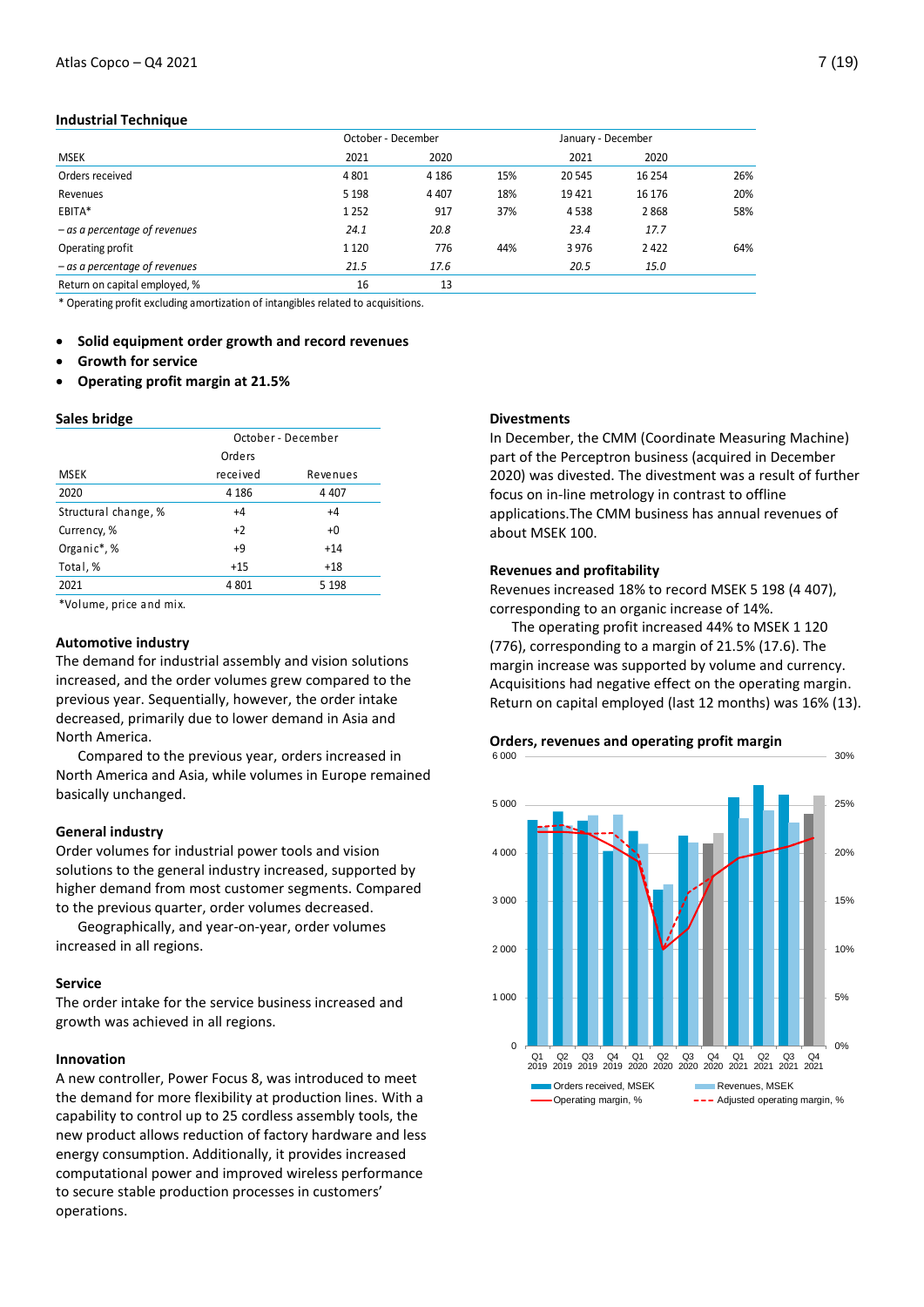#### **Power Technique**

|                                 | October - December |         |     |         | January - December |     |
|---------------------------------|--------------------|---------|-----|---------|--------------------|-----|
| <b>MSEK</b>                     | 2021               | 2020    |     | 2021    | 2020               |     |
| Orders received                 | 4 2 4 8            | 2913    | 46% | 15 15 5 | 11 810             | 28% |
| Revenues                        | 3 4 2 4            | 2 9 1 9 | 17% | 13 2 34 | 12 10 6            | 9%  |
| EBITA*                          | 572                | 441     | 30% | 2 1 8 2 | 1666               | 31% |
| $-$ as a percentage of revenues | 16.7               | 15.1    |     | 16.5    | 13.8               |     |
| Operating profit                | 558                | 425     | 31% | 2 1 2 1 | 1594               | 33% |
| $-$ as a percentage of revenues | 16.3               | 14.6    |     | 16.0    | 13.2               |     |
| Return on capital employed, %   | 27                 | 18      |     |         |                    |     |

\* Operating profit excluding amortization of intangibles related to acquisitions.

**Significant order growth for all equipment types** 

- **Solid growth for service and specialty rental**
- **Operating profit margin at 16.3%**

#### **Sales bridge**

|                      | October - December |          |  |  |  |
|----------------------|--------------------|----------|--|--|--|
|                      | Orders             |          |  |  |  |
| <b>MSEK</b>          | received           | Revenues |  |  |  |
| 2020                 | 2913               | 2919     |  |  |  |
| Structural change, % | $+2$               | $+2$     |  |  |  |
| Currency, %          | $+1$               | $+1$     |  |  |  |
| Organic*, %          | $+43$              | $+14$    |  |  |  |
| Total, %             | $+46$              | $+17$    |  |  |  |
| 2021                 | 4 2 4 8            | 3424     |  |  |  |

\*Volume, price and mix.

#### **Equipment**

Order volumes for all types of equipment increased significantly, both compared to the previous year and compared to the previous quarter. The strong order growth was mainly driven by increased demand from equipment rental companies in North America.

In total, year-on-year growth was achieved in all regions except Asia, where order volumes decreased.

#### **Specialty rental**

Customer demand for the specialty rental business was strong and the order intake increased considerably compared to the previous year. Order growth was also achieved sequentially.

Geographically, and compared to the previous year, orders grew in all regions.

#### **Service**

The order intake for service increased noticeably with growth in all regions.

#### **Innovation**

A new portable compressor for the US market was introduced, the XAS 400 PACE. Thanks to built-in pressure adjustments, the new compressors can be used in a wide range of applications and offer high efficiency and low fuel consumption due to the patented compressor element and ECO mode.

#### **Revenues and profitability**

Revenues increased 17% to MSEK 3 424 (2 919), corresponding to an organic increase of 14%.

The operating profit increased 31% to MSEK 558 (425), corresponding to a margin of 16.3% (14.6). Increased organic revenue volumes and currency were the main explanations for the higher margin. Return on capital employed (last 12 months) was 27% (18).



# **Orders, revenues and operating profit margin**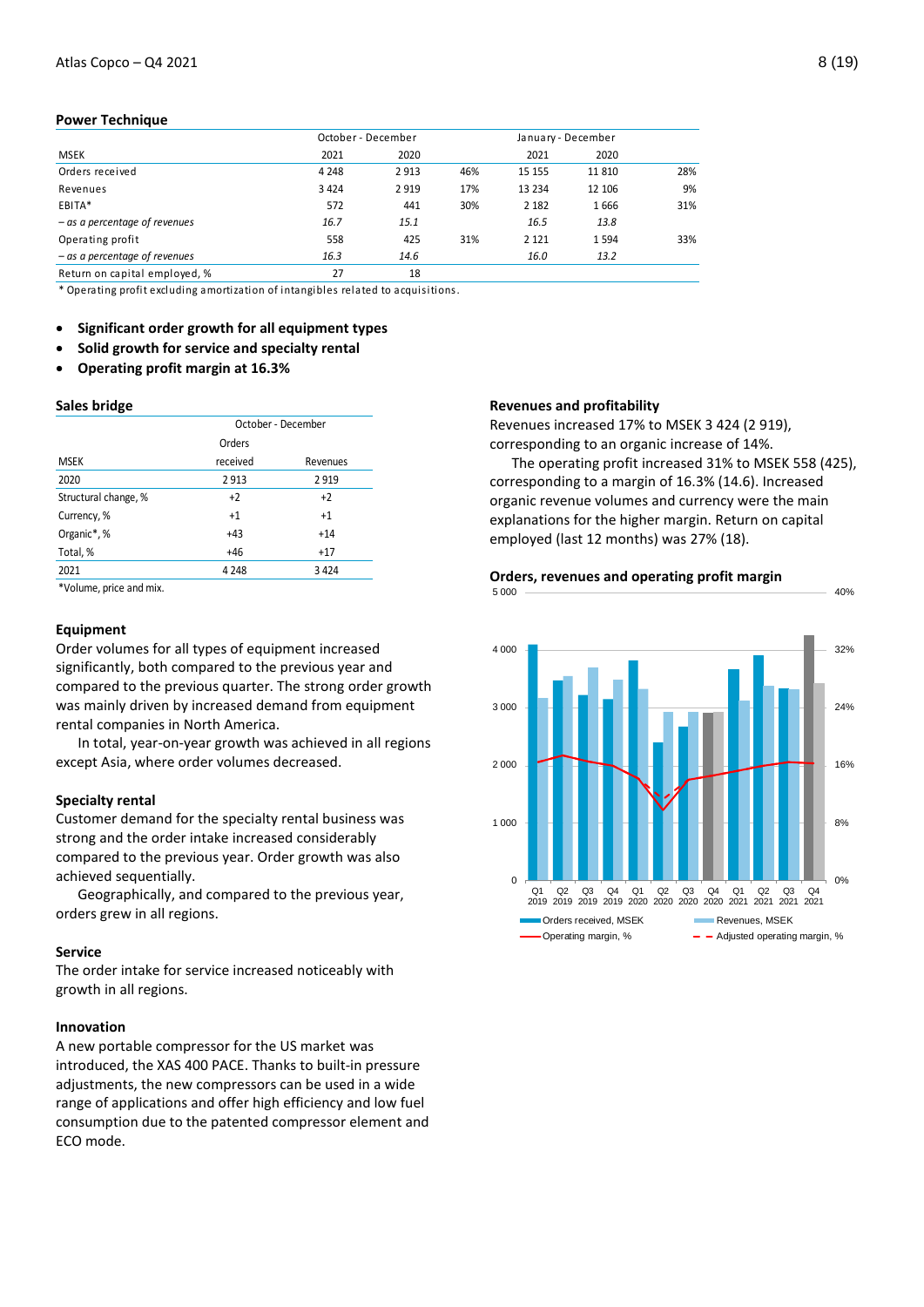#### **Accounting principles**

The consolidated accounts of the Atlas Copco Group are prepared in accordance with International Financial Reporting Standards (IFRS), as adopted by the EU. The description of the accounting principles and definitions applied in this report are found in the Annual Report 2020. The interim report is prepared in accordance with IAS 34 Interim Financial Reporting. Non-IFRS measures are also presented in the report since they are considered to be important supplemental measures of the company´s performance. For further information about these measures and how they have been calculated, please visit: <http://www.atlascopcogroup.com/investor-relations>

#### **Risks, risk management and factors of uncertainty**

Atlas Copco's global and diversified business is active within many customer segments and results in a variety of risks and opportunities geographically and operationally. Thus, the ability to identify, analyze and manage risks is crucial for effective governance and control of the business. The aim is to meet the Group's goals with a high awareness of risks and well-managed risk taking. Atlas Copco sees the benefits of an efficient risk management both from risk reduction and business opportunity perspectives, which can lead to good business growth.

Risks in Atlas Copco are identified in a 360 degree spectrum, meaning that both internal, and external exposures are assessed including todays circumstances and future changes. The Group's risk management approach follows the decentralized structure of Atlas Copco. Risks are analyzed and addressed in an integrated way. Local companies are responsible for their own risk management, which is monitored and followed up regularly at for example local business board meetings. Group functions responsible for legal, insurance, human resources, compliance, sustainability, treasury, tax, controlling and accounting provide policies, guidelines and instructions regarding risk management.

Risk areas include compliance risks, external exposure risks, including pandemics, operational risks and strategic risks. These risk areas can impact the business negatively both in the long and short term, but often also create business opportunities if managed well. Examples of risks and how they are handled is described below.

#### *Market risks*

The demand for Atlas Copco's equipment and services is affected by changes in the customers' investment and production levels. A general economic downturn, geopolitical tensions, pandemics, changes in trade agreements, trade sanctions, a widespread financial crisis and other macroeconomic disturbances may, directly or indirectly, affect the Group negatively both in terms of revenues and profitability. However, the Group's sales are well diversified with customers in many industries and countries around the world, which mitigates the risk.

#### *Financial risks*

Atlas Copco is subject to currency risks, funding risks, interest rate risks, tax risks, and other financial risks. In line with the overall goals with respect to growth, return on capital, and protecting creditors, Atlas Copco has adopted a policy to control the financial risks to which the Group is exposed. A financial risk management committee meets regularly to manage and follow up financial risks, in line with the policy.

#### *Production risks*

A large part of the components used in production are sourced from sub-suppliers. The availability is dependent on the subsuppliers and if they have interruptions or lack capacity, this may adversely affect production. To minimize these risks, Atlas Copco has established a global network of sub-suppliers, which means that in most cases there are more than one sub-supplier that can provide a certain component. Atlas Copco is also directly and indirectly exposed to raw material prices. Cost increases for raw materials and components often coincide with strong endcustomer demand and can partly be compensated for by increased sales prices.

#### *Acquisitions*

Atlas Copco has the ambition to grow all its business areas, primarily through organic growth, complemented by selected acquisitions. The integration of acquired businesses is a difficult process and it is not certain that every integration will be successful. Therefore, costs related to acquisitions can be higher and/or synergies can take longer to materialize than anticipated.

For more information of Atlas Copco's risk management process and further descriptions of risks and how they are handled, see the Annual Report 2020.

#### **Forward-looking statements**

Some statements in this report are forward-looking, and the actual outcome could be materially different. In addition to the factors explicitly discussed, other factors could have a material effect on the actual outcome. Such factors include, but are not limited to, general business conditions, fluctuations in exchange rates and interest rates, political developments, the impact of competing products and their pricing, product development, commercialization and technological difficulties, interruptions in supply, and major customer credit losses.

#### **Atlas Copco AB**

Atlas Copco AB and its subsidiaries are sometimes referred to as the Atlas Copco Group, the Group or Atlas Copco. Atlas Copco AB is also sometimes referred to as Atlas Copco. Any mentioning of the Board of Directors, the Board or the Directors refers to the Board of Directors of Atlas Copco AB.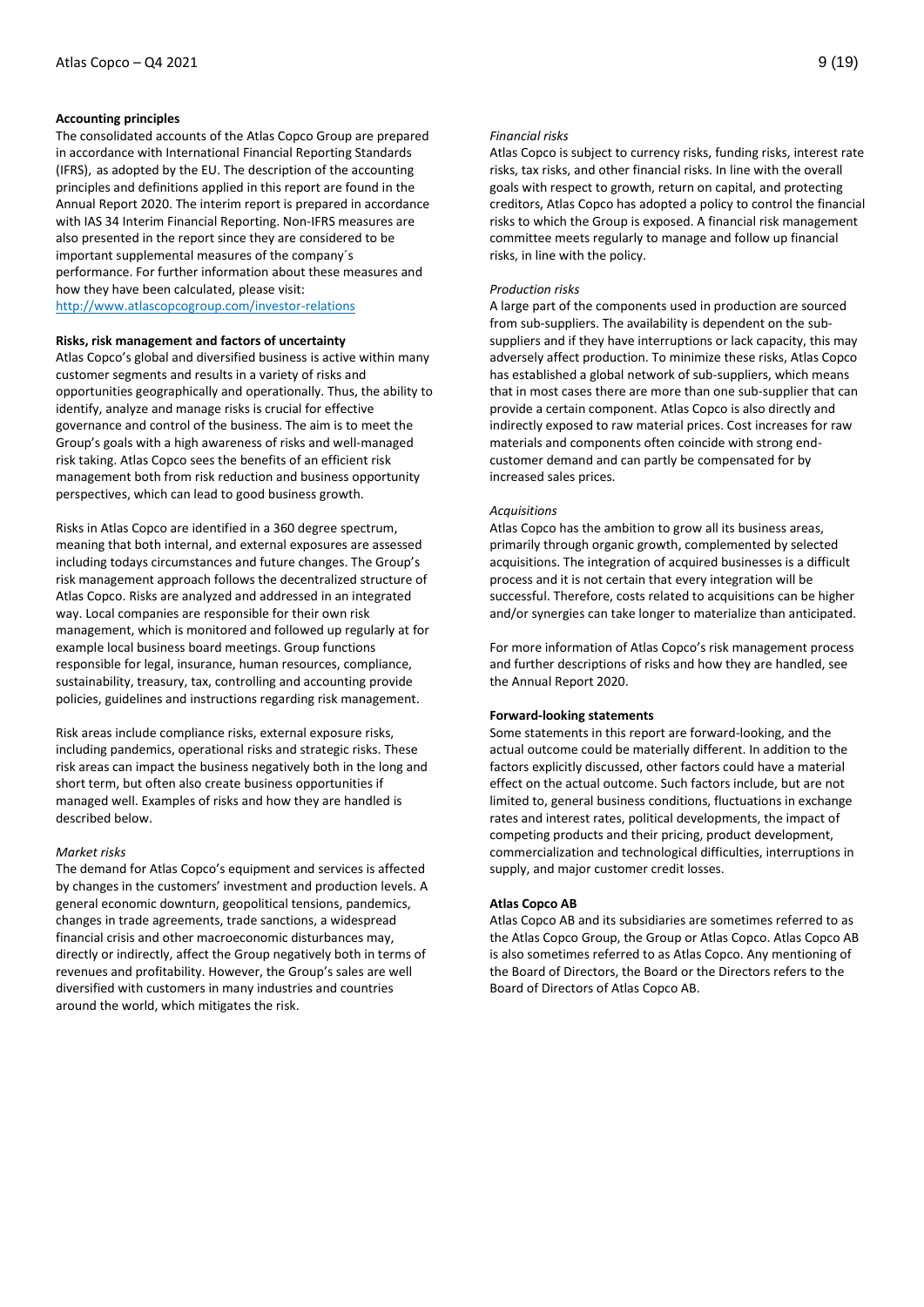## **Consolidated income statement (condensed)**

|                                                | 3 months ended |             | 12 months ended |             |
|------------------------------------------------|----------------|-------------|-----------------|-------------|
|                                                | Dec. 31        | Dec. 31     | Dec. 31         | Dec. 31     |
| <b>MSEK</b>                                    | 2021           | 2020        | 2021            | 2020        |
| Revenues                                       | 29 5 33        | 25 7 38     | 110 912         | 99 787      |
| Cost of sales                                  | $-17157$       | $-14984$    | $-64383$        | $-58607$    |
| <b>Gross profit</b>                            | 12 376         | 10754       | 46 529          | 41 180      |
| Marketing expenses                             | $-3244$        | $-2809$     | $-12178$        | $-11334$    |
| Administrative expenses                        | $-1959$        | $-1559$     | $-7283$         | $-6493$     |
| Research and development costs                 | $-1116$        | $-917$      | $-4125$         | $-3762$     |
| Other operating income and expenses            | 191            | $-96$       | 616             | -445        |
| <b>Operating profit</b>                        | 6 2 4 8        | 5373        | 23 559          | 19 14 6     |
| - as a percentage of revenues                  | 21.2           | 20.9        | 21.2            | 19.2        |
| Net financial items                            | 2              | $-80$       | $-149$          | $-321$      |
| Profit before tax                              | 6 2 5 0        | 5 2 9 3     | 23 4 10         | 18825       |
| - as a percentage of revenues                  | 21.2           | 20.6        | 21.1            | 18.9        |
| Income tax expense                             | $-1361$        | $-1097$     | $-5276$         | $-4042$     |
| Profit for the period                          | 4889           | 4 1 9 6     | 18 134          | 14783       |
| Profit attributable to                         |                |             |                 |             |
| - owners of the parent                         | 4889           | 4 1 9 6     | 18 130          | 14 7 7 9    |
| - non-controlling interests                    |                |             | 4               | 4           |
| Basic earnings per share, SEK                  | 4.01           | 3.45        | 14.89           | 12.16       |
| Diluted earnings per share, SEK                | 4.00           | 3.44        | 14.85           | 12.14       |
| Basic weighted average number                  |                |             |                 |             |
| of shares outstanding, millions                | 1 2 1 8.6      | 1 2 1 6 .0  | 1 2 1 7 . 7     | 1 2 1 5 . 4 |
| Diluted weighted average number                |                |             |                 |             |
| of shares outstanding, millions                | 1 2 2 1 . 2    | 1 2 1 8 . 1 | 1 2 2 0.5       | 1 2 1 7 . 2 |
|                                                |                |             |                 |             |
| Key ratios                                     |                |             |                 |             |
| Equity per share, period end, SEK              | 56             | 44          |                 |             |
| Return on capital employed, 12 month values, % | 27             | 23          |                 |             |
| Return on equity, 12 month values, %           | 30             | 27          |                 |             |
| Debt/equity ratio, period end, %               | 12             | 31          |                 |             |
| Equity/assets ratio, period end, %             | 49             | 47          |                 |             |
| Number of employees, period end                | 42 862         | 40 160      |                 |             |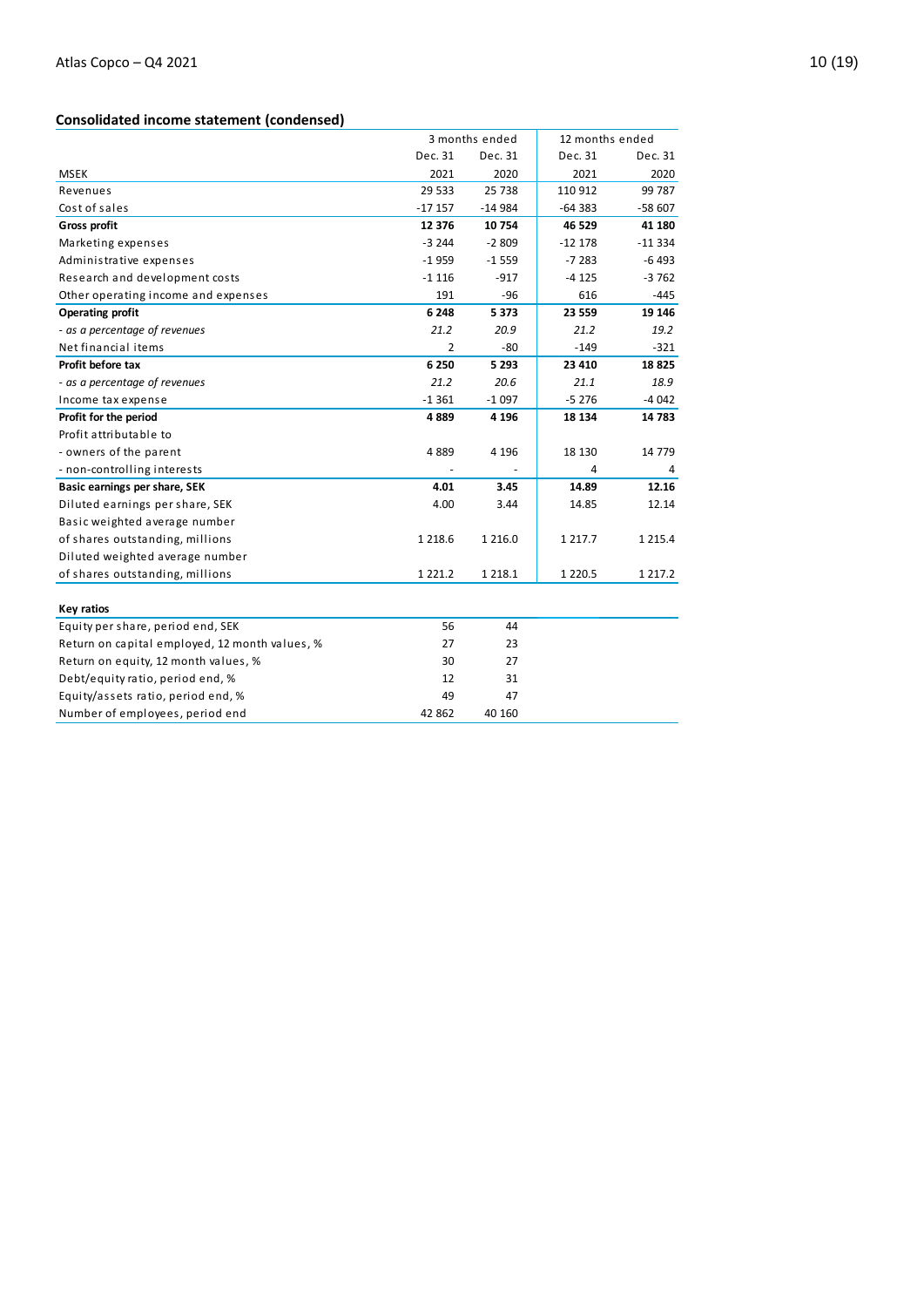## **Consolidated statement of comprehensive income**

|                                                               |         | 3 months ended |         | 12 months ended |
|---------------------------------------------------------------|---------|----------------|---------|-----------------|
|                                                               | Dec. 31 | Dec. 31        | Dec. 31 | Dec. 31         |
| <b>MSEK</b>                                                   | 2021    | 2020           | 2021    | 2020            |
| Profit for the period                                         | 4889    | 4 1 9 6        | 18 134  | 14783           |
| Other comprehensive income                                    |         |                |         |                 |
| Items that will not be reclassified to profit or loss         |         |                |         |                 |
| Remeasurements of defined benefit pension plans               | $-365$  | $-191$         | 808     | 93              |
| Income tax relating to items that will not be reclassified    | 121     | 36             | $-160$  | -19             |
|                                                               | $-244$  | $-155$         | 648     | 74              |
| Items that may be reclassified subsequently to profit or loss |         |                |         |                 |
| Translation differences on foreign operations                 | 1 3 9 5 | $-4061$        | 4571    | $-6398$         |
| Hedge of net investments in foreign operations                | $-54$   | 870            | $-342$  | 673             |
| Cash flow hedges                                              | 12      | 49             | $-102$  | 27              |
| Income tax relating to items that may be reclassified         | 14      | $-278$         | 116     | $-211$          |
|                                                               | 1367    | $-3420$        | 4 2 4 3 | $-5909$         |
| Other comprehensive income for the period, net of tax         | 1 1 2 3 | $-3575$        | 4891    | $-5835$         |
| Total comprehensive income for the period                     | 6012    | 621            | 23 0 25 | 8948            |
| Total comprehensive income attributable to                    |         |                |         |                 |
| - owners of the parent                                        | 6012    | 639            | 23 018  | 8963            |
| - non-controlling interests                                   |         | $-18$          | 7       | $-15$           |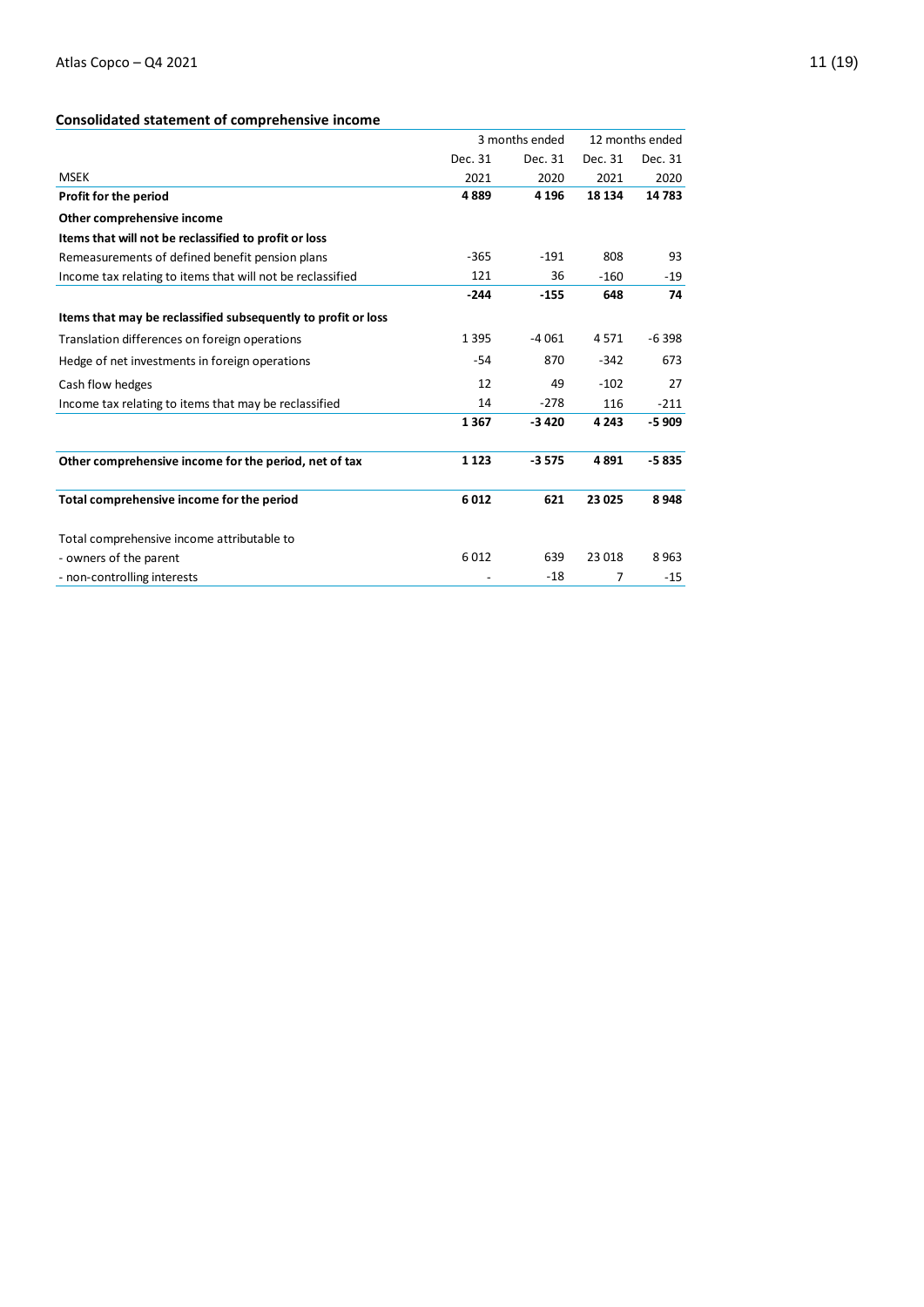#### **Consolidated balance sheet (condensed)**

| <b>MSEK</b>                                 | Dec. 31, 2021 | Dec. 31, 2020 |
|---------------------------------------------|---------------|---------------|
| Intangible assets                           | 50 348        | 45 840        |
| Rental equipment                            | 2 3 5 0       | 2 2 5 5       |
| Other property, plant and equipment         | 12 2 2 7      | 11 136        |
| Financial assets and other receivables      | 1962          | 1706          |
| Deferred tax assets                         | 1790          | 1484          |
| <b>Total non-current assets</b>             | 68 677        | 62 4 21       |
| Inventories                                 | 17801         | 13 450        |
| Trade and other receivables                 | 30 363        | 25 777        |
| Other financial assets                      | 847           | 58            |
| Cash and cash equivalents                   | 18 990        | 11 655        |
| Assets classified as held for sale          | 5             | 5             |
| <b>Total current assets</b>                 | 68 006        | 50 945        |
| <b>TOTAL ASSETS</b>                         | 136 683       | 113 366       |
|                                             |               |               |
| Equity attributable to owners of the parent | 67 633        | 53 215        |
| Non-controlling interests                   | 1             | 319           |
| <b>TOTAL EQUITY</b>                         | 67 634        | 53 534        |
| <b>Borrowings</b>                           | 20893         | 21 6 6 9      |
| Post-employment benefits                    | 3 1 1 4       | 3 4 8 8       |
| Other liabilities and provisions            | 2014          | 1473          |
| Deferred tax liabilities                    | 2 2 2 5       | 1736          |
| <b>Total non-current liabilities</b>        | 28 246        | 28 3 66       |
| <b>Borrowings</b>                           | 3 9 8 1       | 2977          |
| Trade payables and other liabilities        | 35 196        | 26 556        |
| Provisions                                  | 1626          | 1933          |
| <b>Total current liabilities</b>            | 40 803        | 31 4 66       |
| TOTAL EQUITY AND LIABILITIES                | 136 683       | 113 366       |

#### **Fair value of derivatives, cash equivalents and borrowings**

The carrying value and fair value of the Group's outstanding derivatives, liquidity funds and borrowings are shown in the tables below. The fair values of bonds are based on level 1 and the fair values of derivatives, liquidity funds and other loans are based on level 2 in the fair value hierarchy. Compared to 2020, no transfers have been made between different levels in the fair value hierarchy for derivatives and borrowings and no significant changes have been made to valuation techniques, inputs or assumptions. Liquidity funds, reported under cash equivalents, are according to IFRS 9 classified at fair value through profit and loss. For further information, see note 27 in the Annual Report 2020. <http://www.atlascopco.com/ir>

#### **Financial instruments recorded at fair value**

| <b>MSEK</b>                        | Dec. 31, 2021 | Dec. 31, 2020 |
|------------------------------------|---------------|---------------|
| Non-current assets and liabilities |               |               |
| Assets                             | 37            |               |
| Liabilities                        |               |               |
| Current assets and liabilities     |               |               |
| Assets                             | 1 1 6 3       | 950           |
| Liabilities                        | 222           | 69            |

#### **Carrying value and fair value of borrowings**

| <b>MSEK</b>     | Dec. 31, 2021  | Dec. 31, 2021 | Dec. 31, 2020  | Dec. 31, 2020 |
|-----------------|----------------|---------------|----------------|---------------|
|                 | Carrying value | Fair value    | Carrying value | Fair value    |
| <b>Bonds</b>    | 13 278         | 13 5 28       | 13 017         | 13 577        |
| Other loans     | 8 2 4 7        | 8 2 8 2       | 8 2 6 0        | 8 4 0 6       |
| Lease liability | 3 3 4 9        | 3 3 4 9       | 3 3 6 9        | 3 3 6 9       |
|                 | 24 874         | 25 159        | 24 646         | 25 352        |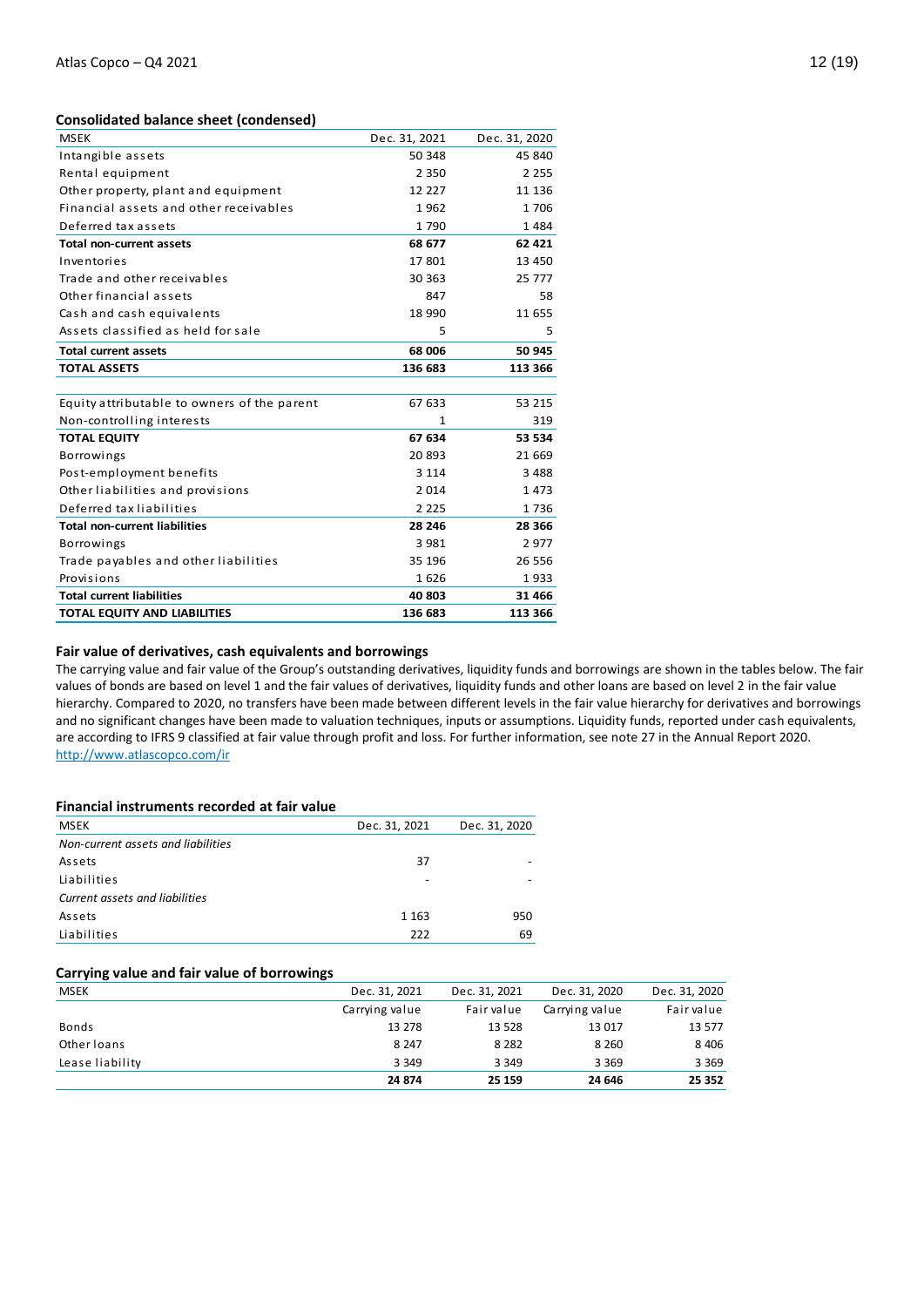|                                           |            | Equity attributable to |              |  |
|-------------------------------------------|------------|------------------------|--------------|--|
|                                           | owners of  | non-controlling        |              |  |
| <b>MSEK</b>                               | the parent | interests              | Total equity |  |
| Opening balance, January 1, 2021          | 53 215     | 319                    | 53 534       |  |
| Changes in equity for the period          |            |                        |              |  |
| Total comprehensive income for the period | 23 018     | 7                      | 23 025       |  |
| Dividend                                  | $-8.889$   |                        | $-8889$      |  |
| Change of non-controlling interests       | $-511$     | $-325$                 | -836         |  |
| Acquisition and divestment of own shares  | 1034       |                        | 1034         |  |
| Share-based payments, equity settled      | $-234$     |                        | $-234$       |  |
| Closing balance, December 31, 2021        | 67 633     |                        | 67 634       |  |

| Closing Dalance, December 31, 2021        | ככס וס                 |                 | <b>07034</b> |  |
|-------------------------------------------|------------------------|-----------------|--------------|--|
|                                           | Equity attributable to |                 |              |  |
|                                           | owners of              | non-controlling |              |  |
| <b>MSEK</b>                               | the parent             | interests       | Total equity |  |
| Opening balance, January 1, 2020          | 53 231                 | 59              | 53 290       |  |
| Changes in equity for the period          |                        |                 |              |  |
| Total comprehensive income for the period | 8963                   | $-15$           | 8948         |  |
| Dividend                                  | $-8506$                |                 | $-8,506$     |  |
| Change of non-controlling interests       | $-157$                 | 275             | 118          |  |
| Acquisition and divestment of own shares  | $-274$                 |                 | $-274$       |  |
| Share-based payments, equity settled      | $-42$                  |                 | -42          |  |
| Closing balance, December 31, 2020        | 53 215                 | 319             | 53 534       |  |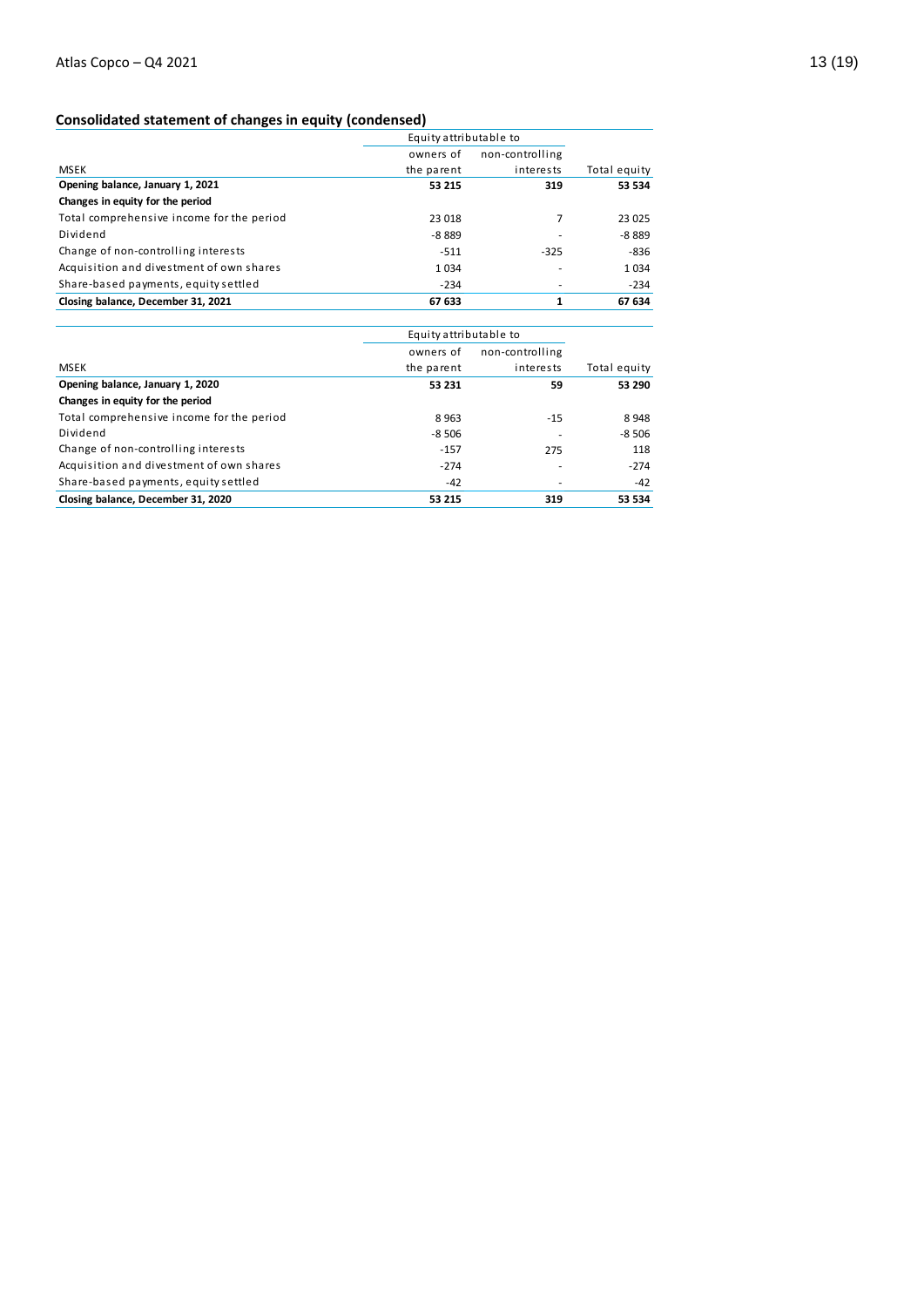|                                                       |                | October - December |          | January - December |  |
|-------------------------------------------------------|----------------|--------------------|----------|--------------------|--|
| <b>MSEK</b>                                           | 2021           | 2020               | 2021     | 2020               |  |
| Cash flows from operating activities                  |                |                    |          |                    |  |
| Operating profit                                      | 6 2 4 8        | 5373               | 23 559   | 19 146             |  |
| Depreciation, amortization and impairment (see below) | 1450           | 1312               | 5466     | 5 1 8 9            |  |
| Capital gain/loss and other non-cash items            | $-72$          | 173                | $-73$    | 746                |  |
| <b>Operating cash surplus</b>                         | 7626           | 6858               | 28 9 52  | 25 081             |  |
| Net financial items received/paid                     | 395            | 176                | 459      | 244                |  |
| Taxes paid                                            | $-272$         | $-626$             | $-5211$  | $-4531$            |  |
| Pension funding and payment of pension to employees   | $-116$         | $-104$             | $-330$   | $-340$             |  |
| Change in working capital                             | 524            | 1 1 8 2            | $-244$   | 2 1 6 6            |  |
| Investments in rental equipment                       | $-122$         | $-96$              | $-510$   | $-486$             |  |
| Sale of rental equipment                              | 3              | $\overline{7}$     | 36       | 70                 |  |
| Net cash from operating activities                    | 8038           | 7397               | 23 152   | 22 204             |  |
| Cash flows from investing activities                  |                |                    |          |                    |  |
| Investments in property, plant and equipment          | $-672$         | $-382$             | $-1970$  | $-1459$            |  |
| Sale of property, plant and equipment                 | 44             | 9                  | 93       | 39                 |  |
| Investments in intangible assets                      | $-356$         | $-373$             | $-1389$  | $-1337$            |  |
| Acquisition of subsidiaries and associated companies  | $-25$          | $-662$             | $-2334$  | $-13583*$          |  |
| Divestment of subsidiaries                            | $-7$           |                    | $-7$     |                    |  |
| Other investments, net                                | $\overline{2}$ | 28                 | $-514$   | 54                 |  |
| Net cash from investing activities                    | $-1014$        | $-1380$            | $-6121$  | $-16286$           |  |
| Cash flows from financing activities                  |                |                    |          |                    |  |
| Annual dividends paid                                 | $-4447$        | $-4256$            | $-8889$  | $-8506$            |  |
| Acquisition of non-controlling interest               |                |                    | $-823$   | $-216$             |  |
| Repurchase and sales of own shares                    | $-303$         | 114                | 1034     | $-274$             |  |
| Change in interest-bearing liabilities, net           | $-639$         | 140                | $-1645$  | 444                |  |
| Net cash from financing activities                    | $-5389$        | $-4002$            | $-10323$ | $-8552$            |  |
| Net cash flow for the period                          | 1635           | 2015               | 6708     | $-2634$            |  |
| Cash and cash equivalents, beginning of the period    | 17 106         | 10 25 1            | 11 655   | 15 005             |  |
| Exchange differences in cash and cash equivalents     | 249            | $-611$             | 627      | $-716$             |  |
| Cash and cash equivalents, end of the period          | 18 990         | 11 655             | 18 990   | 11 655             |  |

\*Includes approximately MSEK 1 600 in Q1 2020 and appoximately MSEK 8 700 in Q2 2020 related to the acquisition of ISRA VISION.

#### **Depreciation, amortization and impairment**

| Rental equipment                    | 183  | 169   | 707     | 735     |
|-------------------------------------|------|-------|---------|---------|
| Other property, plant and equipment | 351  | 330   | 1361    | 1314    |
| Right-of-use assets                 | 301  | 291   | 1 1 4 7 | 1 1 6 4 |
| Intangible assets                   | 615  | 522   | 2 2 5 1 | 1976    |
| Total                               | 1450 | 1 312 | 5466    | 5 1 8 9 |
|                                     |      |       |         |         |

#### **Calculation of operating cash flow**

|                                             |         | October - December       |         | January - December |  |
|---------------------------------------------|---------|--------------------------|---------|--------------------|--|
| <b>MSEK</b>                                 | 2021    | 2020                     | 2021    | 2020               |  |
| Net cash flow for the period                | 1635    | 2015                     | 6708    | $-2634$            |  |
| Add back:                                   |         |                          |         |                    |  |
| Change in interest-bearing liabilities, net | 639     | $-140$                   | 1645    | $-444$             |  |
| Repurchase and sales of own shares          | 303     | $-114$                   | $-1034$ | 274                |  |
| Annual dividends paid                       | 4 4 4 7 | 4 2 5 6                  | 8889    | 8506               |  |
| Acquisition of non-controlling interest     |         | $\overline{\phantom{a}}$ | 823     | 216                |  |
| Acquisitions and divestments                | 32      | 662                      | 2 3 4 1 | 13 5 8 3           |  |
| Investments of cash liquidity               |         |                          | 547     |                    |  |
| Currency hedges                             | $-406$  | $-220$                   | $-541$  | $-591$             |  |
| Operating cash flow                         | 6650    | 6459                     | 19 378  | 18 9 10            |  |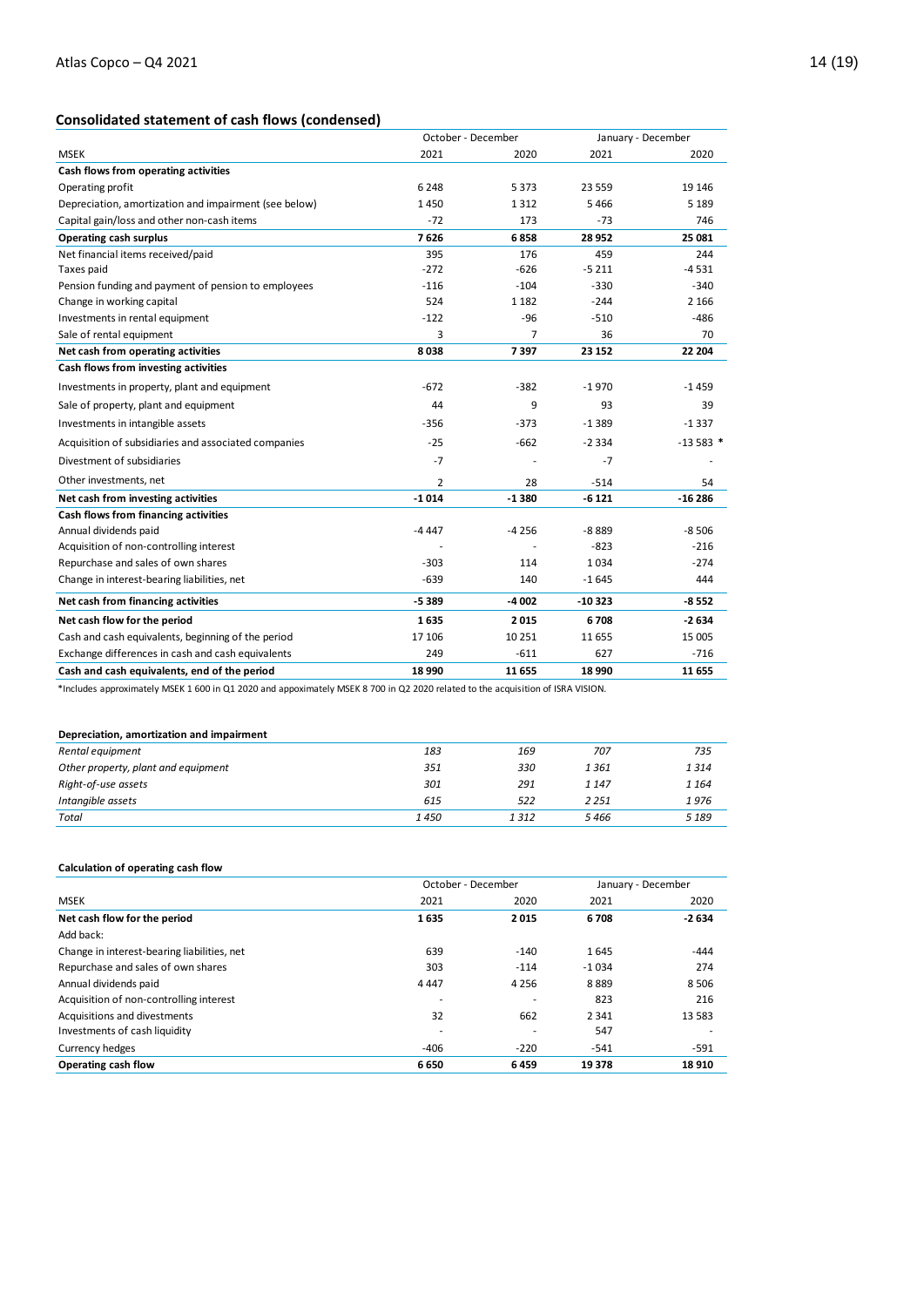## **Revenues by business area**

|                          | 2019    |                |                |        | 2020    |         |                |                | 2021           |                |                |         |
|--------------------------|---------|----------------|----------------|--------|---------|---------|----------------|----------------|----------------|----------------|----------------|---------|
| MSEK (by quarter)        | Q1      | Q <sub>2</sub> | Q <sub>3</sub> | Q4     | Q1      | Q2      | Q <sub>3</sub> | Q4             | Q1             | Q <sub>2</sub> | Q <sub>3</sub> | Q4      |
| Compressor Technique     | 11397   | 11974          | 12314          | 12 601 | 11588   | 11405   | 11890          | 12446          | 11522          | 12 2 12        | 12792          | 13 13 1 |
| - of which external      | 11241   | 11832          | 12 146         | 12502  | 11470   | 11322   | 11806          | 12381          | 11423          | 12099          | 12677          | 13017   |
| - of which internal      | 156     | 142            | 168            | 99     | 118     | 83      | 84             | 65             | 99             | 113            | 115            | 114     |
| Vacuum Technique         | 5253    | 5650           | 6 1 0 7        | 6560   | 6 1 5 9 | 6535    | 5928           | 6063           | 6808           | 7220           | 7249           | 7942    |
| - of which external      | 5253    | 5650           | 6107           | 6560   | 6 1 5 4 | 6535    | 5925           | 6059           | 6804           | 7214           | 7245           | 7937    |
| - of which internal      | 0       | 0              | 0              | 0      | 5       | 0       | 3              | $\overline{4}$ | $\overline{4}$ | 6              | $\overline{4}$ | 5       |
| Industrial Technique     | 4547    | 4576           | 4783           | 4806   | 4 1 9 3 | 3355    | 4 2 2 1        | 4407           | 4713           | 4880           | 4630           | 5 1 9 8 |
| - of which external      | 4538    | 4567           | 4774           | 4799   | 4180    | 3347    | 4215           | 4399           | 4705           | 4873           | 4622           | 5190    |
| - of which internal      | 9       | 9              | 9              | 7      | 13      | 8       | 6              | 8              | 8              | $\overline{7}$ | 8              | 8       |
| Power Technique          | 3 1 7 7 | 3555           | 3697           | 3486   | 3325    | 2930    | 2932           | 2919           | 3 1 2 1        | 3377           | 3312           | 3424    |
| - of which external      | 3 1 4 9 | 3531           | 3649           | 3458   | 3294    | 2898    | 2903           | 2899           | 3089           | 3348           | 3280           | 3389    |
| - of which internal      | 28      | 24             | 48             | 28     | 31      | 32      | 29             | 20             | 32             | 29             | 32             | 35      |
| Common Group Items /     |         |                |                |        |         |         |                |                |                |                |                |         |
| Eliminations             | $-193$  | $-175$         | $-225$         | $-134$ | $-167$  | $-123$  | $-122$         | $-97$          | $-143$         | $-155$         | $-159$         | $-162$  |
| <b>Atlas Copco Group</b> | 24 18 1 | 25 5 80        | 26 676         | 27319  | 25098   | 24 10 2 | 24849          | 25738          | 26021          | 27534          | 27824          | 29533   |

## **Operating profit by business area**

|                               | 2019   |                |                |        | 2020    |        |                |        | 2021   |                |                |                |
|-------------------------------|--------|----------------|----------------|--------|---------|--------|----------------|--------|--------|----------------|----------------|----------------|
| MSEK (by quarter)             | Q1     | Q <sub>2</sub> | Q <sub>3</sub> | Q4     | Q1      | Q2     | Q <sub>3</sub> | Q4     | Q1     | Q <sub>2</sub> | Q <sub>3</sub> | Q4             |
| Compressor Technique          | 2618   | 2773           | 2897           | 2910   | 2520    | 2444   | 2729           | 2965   | 2730   | 2916           | 3087           | 3 1 4 1        |
| - as a percentage of revenues | 23.0   | 23.2           | 23.5           | 23.1   | 21.7    | 21.4   | 23.0           | 23.8   | 23.7   | 23.9           | 24.1           | 23.9           |
| Vacuum Technique              | 1292   | 1401           | 1508           | 1591   | 1497    | 1278   | 1354           | 1390   | 1695   | 1789           | 1748           | 1834           |
| - as a percentage of revenues | 24.6   | 24.8           | 24.7           | 24.3   | 24.3    | 19.6   | 22.8           | 22.9   | 24.9   | 24.8           | 24.1           | 23.1           |
| Industrial Technique          | 1008   | 1016           | 1051           | 994    | 799     | 334    | 513            | 776    | 917    | 981            | 958            | 1 1 2 0        |
| - as a percentage of revenues | 22.2   | 22.2           | 22.0           | 20.7   | 19.1    | 10.0   | 12.2           | 17.6   | 19.5   | 20.1           | 20.7           | 21.5           |
| Power Technique               | 524    | 619            | 606            | 559    | 473     | 286    | 410            | 425    | 476    | 539            | 548            | 558            |
| - as a percentage of revenues | 16.5   | 17.4           | 16.4           | 16.0   | 14.2    | 9.8    | 14.0           | 14.6   | 15.3   | 16.0           | 16.5           | 16.3           |
| Eliminations                  | $-394$ | $-430$         | $-219$         | $-427$ | $-165$  | $-453$ | $-246$         | $-183$ | $-431$ | $-301$         | $-341$         | $-405$         |
| Operating profit              | 5048   | 5379           | 5843           | 5627   | 5 1 2 4 | 3889   | 4760           | 5373   | 5387   | 5924           | 6000           | 6248           |
| - as a percentage of revenues | 20.9   | 21.0           | 21.9           | 20.6   | 20.4    | 16.1   | 19.2           | 20.9   | 20.7   | 21.5           | 21.6           | 21.2           |
| Net financial items           | $-141$ | $-64$          | $-65$          | $-55$  | $-114$  | $-63$  | $-64$          | -80    | $-44$  | $-52$          | $-55$          | $\overline{2}$ |
| Profit before tax             | 4907   | 5315           | 5778           | 5572   | 5010    | 3826   | 4696           | 5293   | 5343   | 5872           | 5945           | 6250           |
| - as a percentage of revenues | 20.3   | 20.8           | 21.7           | 20.4   | 20.0    | 15.9   | 18.9           | 20.6   | 20.5   | 21.3           | 21.4           | 21.2           |

## **Return on capital employed by business area**

| Return on capital employed by business area |      |                |    |    |                |                |    |    |      |                |    |    |
|---------------------------------------------|------|----------------|----|----|----------------|----------------|----|----|------|----------------|----|----|
|                                             | 2019 |                |    |    | 2020           |                |    |    | 2021 |                |    |    |
| % (by quarter)                              | Q1   | Q <sub>2</sub> | Q3 | Q4 | O <sub>1</sub> | Q <sub>2</sub> | Q3 | Q4 | Q1   | Q <sub>2</sub> | Q3 | Q4 |
| Compressor Technique                        | 105  | 100            | 93 | 87 | 80             | 76             | 75 | 79 | 84   | 91             | 94 | 93 |
| Vacuum Technique                            | 26   | 25             | 23 | 22 | 22             | 20             | 19 | 19 | 20   | 23             | 24 | 25 |
| Industrial Technique                        | 39   | 37             | 36 | 35 | 31             | 23             | 16 | 13 | 12   | 13             | 15 | 16 |
| Power Technique                             | 30   | 30             | 29 | 28 | 25             | 21             | 19 | 18 | 19   | 23             | 25 | 27 |
| <b>Atlas Copco Group</b>                    | 33   | 33             | 32 | 30 | 29             | 26             | 24 | 23 | 23   | 26             | 27 | 27 |
|                                             |      |                |    |    |                |                |    |    |      |                |    |    |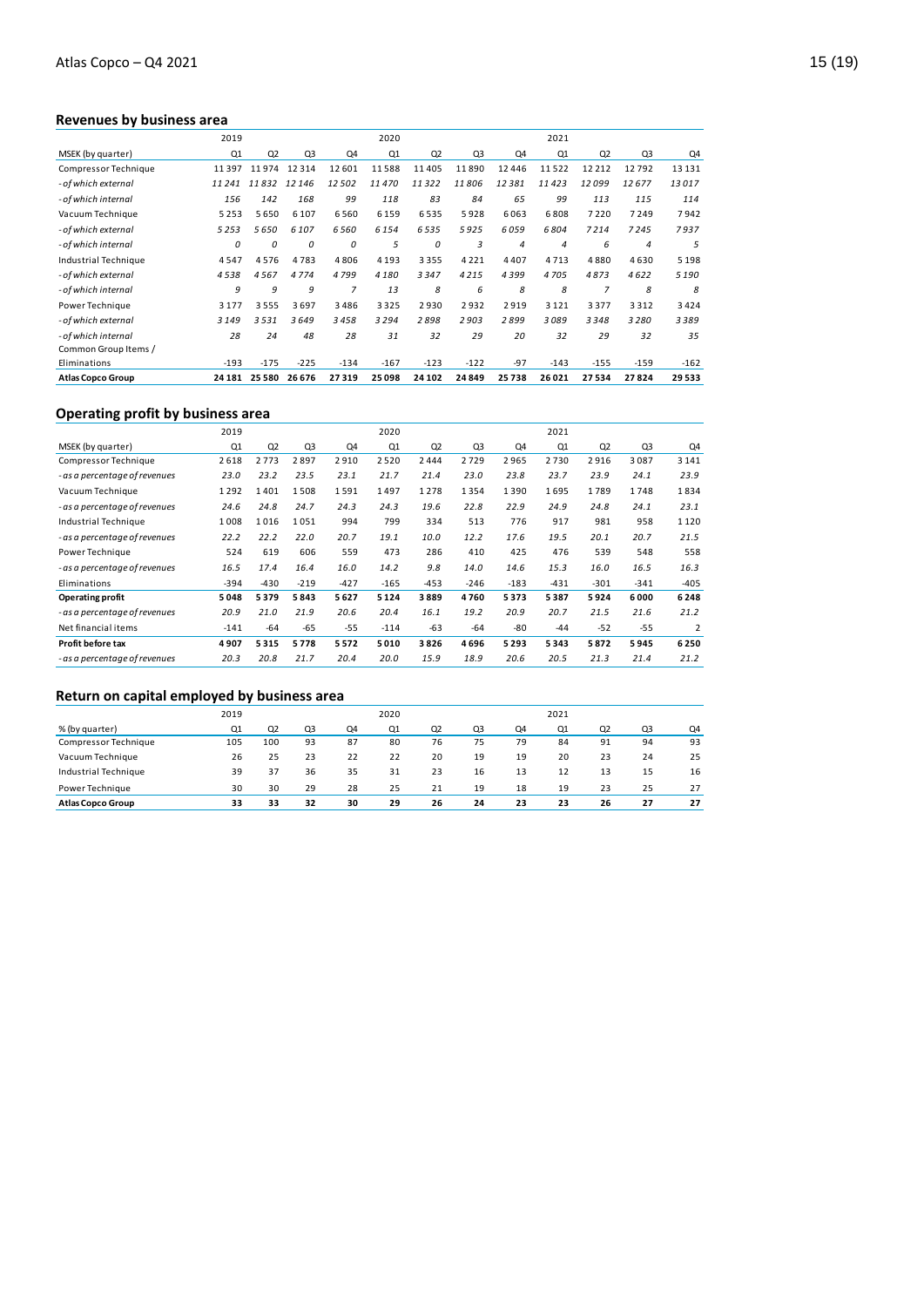## **Acquisitions and divestments**

|              |                                                                    |                                    |                      | Revenues | Number of      |
|--------------|--------------------------------------------------------------------|------------------------------------|----------------------|----------|----------------|
| Date         | Acquisitions                                                       | Divestments                        | Business area        | MSEK*    | employees*     |
| 2021 Dec 28  |                                                                    | <b>CMM</b><br>(part of Perceptron) | Industrial Technique | 100      | 50             |
| 2021 Dec 10  | Provac Limited                                                     |                                    | Vacuum Technique     |          | 11             |
| 2021 Nov 9   | S.T.E.R.I. srl (STERI)                                             |                                    | Compressor Technique |          | 19             |
| 2021 Oct 19  | Eugen Theis GmbH                                                   |                                    | Vacuum Technique     |          | 4              |
| 2021 Sep. 28 | AEP                                                                |                                    | Compressor Technique |          | 8              |
| 2021 Aug. 31 | <b>NATEV GmbH</b>                                                  |                                    | Industrial Technique | 5        | 10             |
| 2021 Aug. 5  | CPC Pumps International Inc.                                       |                                    | Compressor Technique | 385      | 110            |
| 2021 Jun. 24 | Airflow Compressors & Pneumatics Ltd (Airflow)                     |                                    | Compressor Technique |          | 16             |
| 2021 Jun. 14 | Compressed Air Systems, Inc. (CAS)                                 |                                    | Compressor Technique |          | 30             |
| 2021 May 31  | ARPUMA regel- und fördertechnische Geräte GmbH                     |                                    | Vacuum Technique     | 41       | 14             |
| 2021 May 25  | Medigas Service & Testing Co. Inc.                                 |                                    | Compressor Technique | 23       | 6              |
| 2021 May 10  | MidState Air Compressor                                            |                                    | Compressor Technique |          | 15             |
| 2021 May 3   | Eco Steam and Heating Solutions (acquisition of<br>majority share) |                                    | Power Technique      | 198      | 23             |
| 2021 Apr. 7  | IBVC Vacuum, S.L.U.                                                |                                    | Vacuum Technique     |          | 10             |
| 2021 Mar. 3  | Cooper Freer Ltd                                                   |                                    | Compressor Technique |          | 18             |
| 2021 Jan. 26 | <b>DGM SRL</b>                                                     |                                    | Compressor Technique |          | 21             |
| 2021 Jan. 7  | Ehrler & Beck GmbH                                                 |                                    | Vacuum Technique     |          | 15             |
| 2021 Jan. 5  | Kawalek Kompressoren                                               |                                    | Compressor Technique |          | 10             |
| 2020 Dec. 31 | Purification Solutions LLC                                         |                                    | Compressor Technique | 242      | 60             |
| 2020 Dec. 21 | Perceptron                                                         |                                    | Industrial Technique | 516      | 300            |
| 2020 Sep. 2  | MEDGAS-Technik GmbH                                                |                                    | Compressor Technique | 126      | 80             |
| 2020 Aug. 4  | iTrap (the technology and operating assets)                        |                                    | Vacuum Technique     |          | 4              |
| 2020 Aug. 4  | THN Druckluft and Produktions GmbH & Co.KG                         |                                    | Compressor Technique |          | 15             |
| 2020 Jun. 24 | <b>ISRA VISION AG</b>                                              |                                    | Industrial Technique | 1619     | 800            |
| 2020 Jun. 5  | Ovity Air Comprimé                                                 |                                    | Compressor Technique |          | 8              |
| 2020 Feb. 28 | Dekker Vacuum Technologies Inc                                     |                                    | Vacuum Technique     | 217      | 70             |
| 2020 Feb. 27 | Dr. Gustav Gail Drucklufttechnik GmbH                              |                                    | Compressor Technique |          | 10             |
| 2020 Jan. 22 | M.C. Schroeder Equipment Co., Inc.                                 |                                    | Vacuum Technique     |          | 8              |
| 2020 Jan. 16 | Hydra Flow West                                                    |                                    | Compressor Technique |          | $\overline{7}$ |
| 2020 Jan. 3  | Scheugenpflug AG                                                   |                                    | Industrial Technique | 850      | 600            |

\*Annual revenues and number of employees at time of acquisition/divestment. No revenues are disclosed for former Atlas Copco distributors. Due to the relatively small size of most of the acquisitions made in 2021, full disclosure as per IFRS 3 is not given in this interim report. Disclosure will be given in the annual report 2021. See the annual report for 2020 for disclosure of acquisitions made in 2020.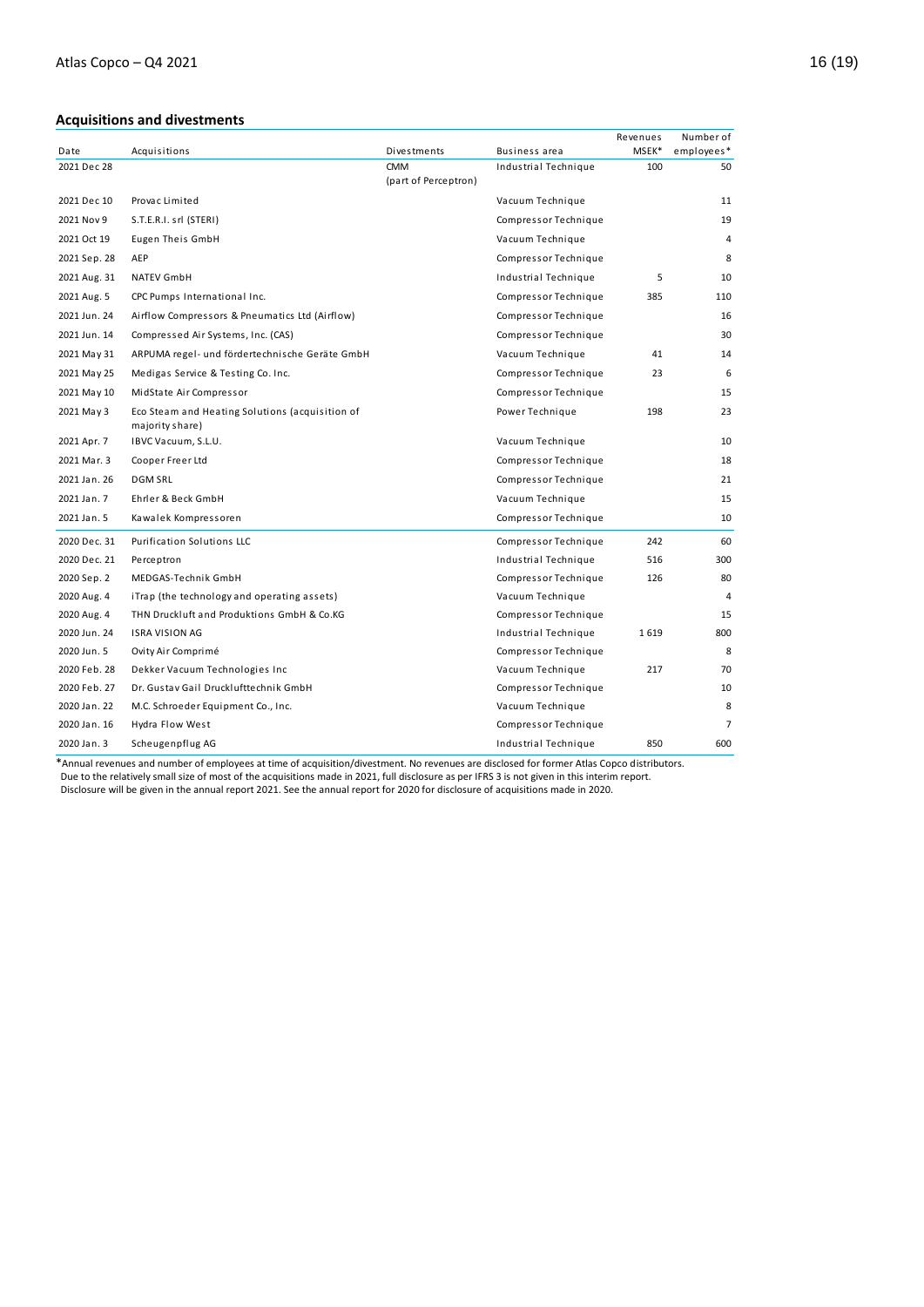#### **Parent company**

#### **Income statement (condensed)**

|                                     | October - December |        | January - December |        |
|-------------------------------------|--------------------|--------|--------------------|--------|
| <b>MSEK</b>                         | 2021               | 2020   | 2021               | 2020   |
| Administrative expenses             | $-200$             | $-138$ | $-764$             | $-615$ |
| Other operating income and expenses | 34                 | 35     | 120                | 86     |
| <b>Operating profit/loss</b>        | $-166$             | $-103$ | -644               | $-529$ |
| Financial income and expenses       | 706                | 9 900  | 3464               | 11 481 |
| Appropriations                      | 2695               | 88     | 2695               | 88     |
| Profit/loss before tax              | 3 2 3 5            | 9885   | 5515               | 11 040 |
| Income tax                          | $-479$             | $-41$  | $-339$             | 71     |
| Profit/loss for the period          | 2756               | 9844   | 5 1 7 6            | 11 111 |

#### **Balance sheet (condensed)**

|                                     | Dec. 31 | Dec. 31 |
|-------------------------------------|---------|---------|
| <b>MSEK</b>                         | 2021    | 2020    |
| Total non-current assets            | 163 902 | 161 665 |
| Total current assets                | 9957    | 16 9 26 |
| <b>TOTAL ASSETS</b>                 | 173859  | 178 591 |
|                                     |         |         |
| Total restricted equity             | 5 7 8 5 | 5785    |
| Total non-restricted equity         | 143 591 | 146 504 |
| <b>TOTAL EQUITY</b>                 | 149 376 | 152 289 |
|                                     |         |         |
| Total provisions                    | 1018    | 666     |
| Total non-current liabilities       | 22 195  | 23 007  |
| Total current liabilities           | 1 2 7 0 | 2629    |
| <b>TOTAL EQUITY AND LIABILITIES</b> | 173859  | 178 591 |
|                                     |         |         |

#### **Assets pledged and contingent liabilities**

|                        | Dec. 31 | Dec. 31 |
|------------------------|---------|---------|
| <b>MSEK</b>            | 2021    | 2020    |
| Assets pledged         | 201     | 183     |
| Contingent liabilities | 3 2 6 6 | 3 2 9 0 |

#### **Accounting principles**

Atlas Copco AB is the ultimate Parent Company of the Atlas Copco Group. The financial statements of Atlas Copco AB have been prepared in accordance with the Swedish Annual Accounts Act and the accounting standard RFR 2, Accounting for Legal Entities. The same accounting principles and methods of computation are followed in the interim financial statements as compared with the most recent annual financial statements. See also accounting principles, page 9.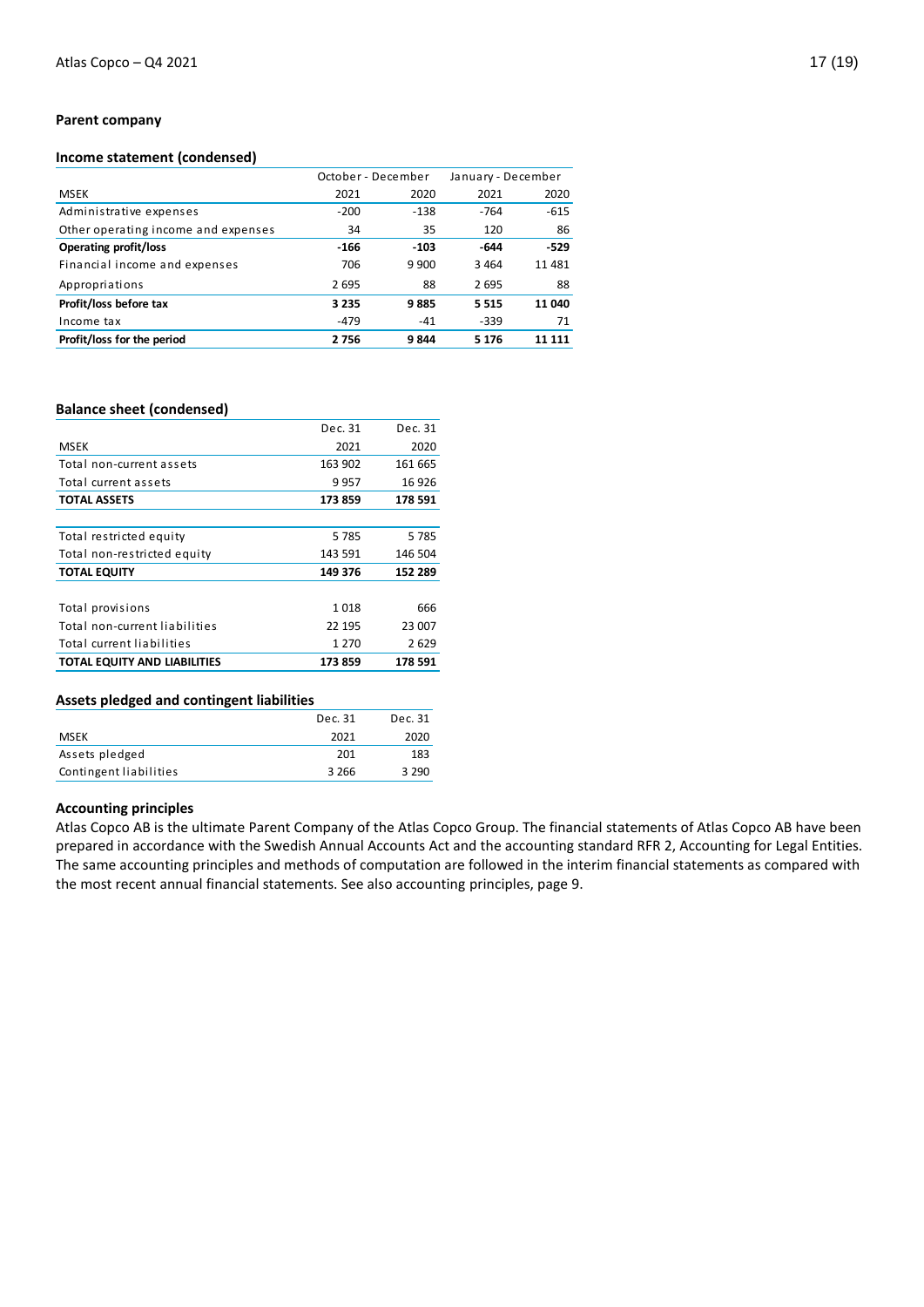#### **Parent Company**

#### **Distribution of shares**

Share capital equaled MSEK 786 (786) at the end of the period, distributed as follows:

| Class of share                   | <b>Shares</b> |
|----------------------------------|---------------|
| A shares                         | 839 394 096   |
| <b>B</b> shares                  | 390 219 008   |
| Total                            | 1 229 613 104 |
| - of which A shares              |               |
| held by Atlas Copco              | 11 422 736    |
| - of which B shares              |               |
| held by Atlas Copco              |               |
| Total shares outstanding, net of |               |
| shares held by Atlas Copco       | 1 218 190 368 |
|                                  |               |

#### **Performance-based personnel option plan**

The Annual General Meeting 2021 approved a performance-based long-term incentive program. For Group Management and division presidents, the plan requires management's own investment in Atlas Copco shares. The intention is to cover Atlas Copco's obligation under the plan through the repurchase of the company's own shares. For further information, see [www.atlascopcogroup.com/agm](http://www.atlascopcogroup.com/agm) 

#### **Transactions in own shares**

Atlas Copco has mandates to acquire and sell own shares as per below:

- Acquisition of not more than 2 450 000 series A shares, whereof a maximum of 2 000 000 may be transferred to personnel stock option holders under the performance-based stock option plan 2021.
- Acquisition of not more than 15 000 series A shares to hedge the obligation of the company to pay remuneration to board members who have chosen to receive 50% of the remuneration in synthetic shares.
- The sale of not more than 15 000 series A shares to cover costs related to previously issued synthetic shares to board members.
- The sale of a maximum 6 800 000 series A shares currently held by the company, for the purpose of covering costs of fulfilling obligations related to the option plans 2016, 2017 and 2018.
- The shares may only be acquired or sold on NASDAQ Stockholm at a price within the registered price interval at any given time.

During 2021, 1 997 715 series A shares, net, were sold. These transactions are in accordance with mandates granted. The company's holding of own shares at the end of the period appears in the table to the left.

#### **Risks and factors of uncertainty**

#### *Financial risks*

Atlas Copco AB is subject to currency risks, funding risks, interest rate risks, tax risks, and other financial risks. In line with the overall goals with respect to growth, return on capital, and protecting creditors, Atlas Copco has adopted a policy to control the financial risks to which Atlas Copco AB and the Group is exposed. A financial risk management committee meets regularly to manage and follow up financial risks, in line with the policy.

For further information, see the Annual Report 2020.

#### **Related parties**

There have been no significant changes in the relationships or transactions with related parties for the Group or Parent Company compared with the information given in the Annual Report 2020.

Nacka, Sweden January 25, 2022 **Atlas Copco AB (publ)**

> **Mats Rahmström** President and CEO